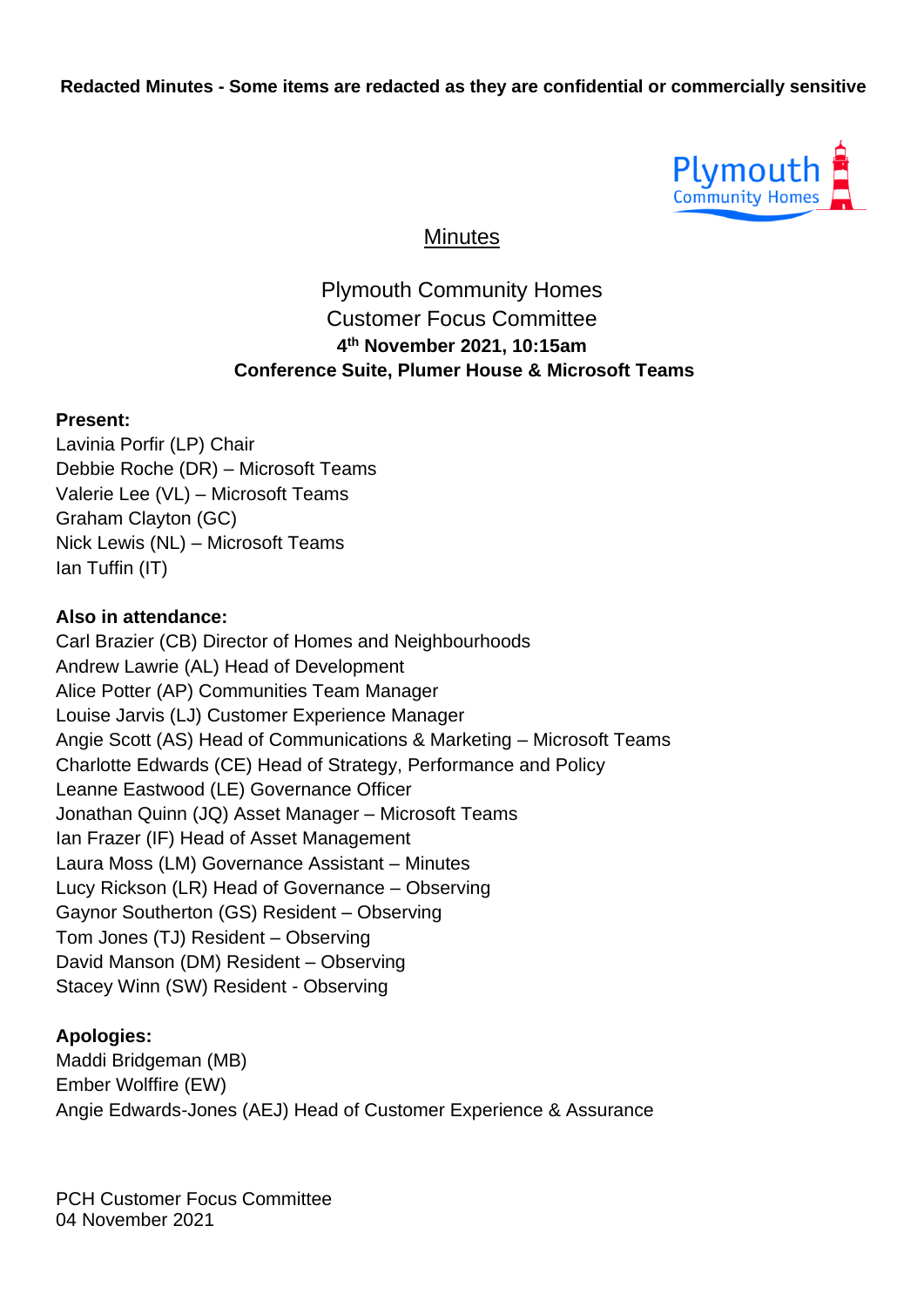| Redacted Minutes - Some items are redacted as they are confidential or commercially sensitive |  |  |  |
|-----------------------------------------------------------------------------------------------|--|--|--|
|                                                                                               |  |  |  |

| 1                | <b>Welcome and Introductions: Confirm Quorum</b>                                                                                                                                                                           | <b>Action By</b> |
|------------------|----------------------------------------------------------------------------------------------------------------------------------------------------------------------------------------------------------------------------|------------------|
|                  |                                                                                                                                                                                                                            |                  |
| 01/11/21         | The meeting started at 10:20am                                                                                                                                                                                             |                  |
|                  | LP welcomed the Committee and attendees, both virtual and in person, and                                                                                                                                                   |                  |
|                  | the meeting was confirmed as quorate.                                                                                                                                                                                      |                  |
|                  | A number of residents were observing the meeting as part of the recruitment<br>process for CFC Co-Optee positions.                                                                                                         |                  |
|                  | The Committee passed on their gratitude and commended staff for each of<br>their reports and presentations to be delivered at the meeting.                                                                                 |                  |
|                  |                                                                                                                                                                                                                            |                  |
| $\boldsymbol{2}$ | <b>Apologies for Absence</b>                                                                                                                                                                                               |                  |
|                  |                                                                                                                                                                                                                            |                  |
| 02/11/21         | Apologies for absence were received from MB and AEJ due to a change in<br>the original meeting date. EW also gave their apologies.                                                                                         |                  |
|                  |                                                                                                                                                                                                                            |                  |
| 3                | <b>Declarations of Interest</b>                                                                                                                                                                                            |                  |
|                  |                                                                                                                                                                                                                            |                  |
| 03/11/21         | The guidance provided to Committee members on declaring an interest was<br>noted.                                                                                                                                          |                  |
|                  | LP and DR have standing declarations as Plymouth Community Homes<br>(PCH) tenants however this does not relate directly to any items on the<br>agenda.                                                                     |                  |
|                  | VL also declared her non-executive role on the Partnership Board with<br>LiveWest South West and University Hospitals. However, it was agreed that<br>this interest would not impact on any of the reports at the meeting. |                  |
|                  |                                                                                                                                                                                                                            |                  |
| 4                | Minutes of previous meeting (5th August 2021)                                                                                                                                                                              |                  |
|                  |                                                                                                                                                                                                                            |                  |
| 04/11/21         | The minutes of the previous Committee meeting were discussed, and it was                                                                                                                                                   |                  |
|                  | confirmed that the minutes were a correct record of the meeting and that                                                                                                                                                   |                  |
|                  | they could be signed by the Chair.                                                                                                                                                                                         |                  |
|                  | A redacted version of the minutes, to be uploaded to the new CFC webpage                                                                                                                                                   |                  |
|                  | on the PCH website, were also provided for approval. Committee members                                                                                                                                                     |                  |
|                  | agreed with the redactions marked for confidentially or commercially<br>sensitive reasons.                                                                                                                                 |                  |
|                  |                                                                                                                                                                                                                            |                  |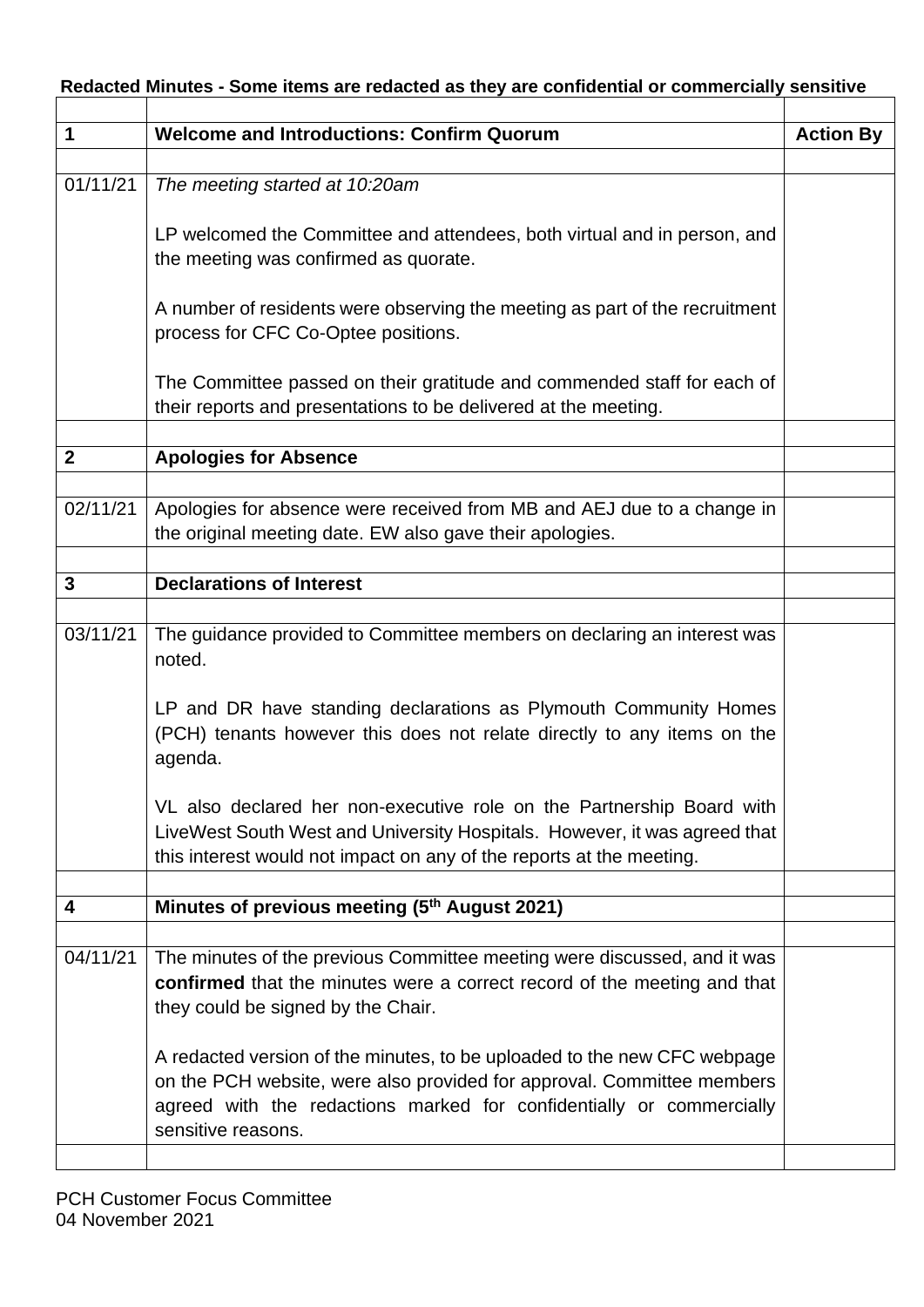|                | Redacted Minutes - Some items are redacted as they are confidential or commercially sensitive                                                                                                                                                                                          |  |
|----------------|----------------------------------------------------------------------------------------------------------------------------------------------------------------------------------------------------------------------------------------------------------------------------------------|--|
| 5              | <b>Chair's Urgent Business</b>                                                                                                                                                                                                                                                         |  |
|                |                                                                                                                                                                                                                                                                                        |  |
| 05/11/21       | There was no Chair's urgent business.                                                                                                                                                                                                                                                  |  |
|                |                                                                                                                                                                                                                                                                                        |  |
| 6              | <b>Matters Arising</b>                                                                                                                                                                                                                                                                 |  |
|                |                                                                                                                                                                                                                                                                                        |  |
| 06/11/21       | A list of all on-going and completed actions from previous meetings, with<br>updates, was uploaded to Boardpacks ahead of the meeting for the<br>Committee to review.                                                                                                                  |  |
|                | The Committee noted the Minute Action Log.                                                                                                                                                                                                                                             |  |
| $\overline{7}$ | <b>Decisions since last meeting</b>                                                                                                                                                                                                                                                    |  |
|                |                                                                                                                                                                                                                                                                                        |  |
| 07/11/21       | There have been no Urgent or Efficient Decisions since the last meeting.                                                                                                                                                                                                               |  |
|                |                                                                                                                                                                                                                                                                                        |  |
| 8              | <b>Briefing Papers circulated since the last meeting</b>                                                                                                                                                                                                                               |  |
|                |                                                                                                                                                                                                                                                                                        |  |
| 08/11/21       | It was confirmed that the Committee had received briefing papers, which<br>were for information, on the following:                                                                                                                                                                     |  |
|                | <b>Keyham Update</b>                                                                                                                                                                                                                                                                   |  |
|                | <b>Social Value Reporting</b>                                                                                                                                                                                                                                                          |  |
|                | Damp and Condensation Report                                                                                                                                                                                                                                                           |  |
|                | <b>Welfare Reform Update</b>                                                                                                                                                                                                                                                           |  |
|                | A query was raised by VL in relation to the Damp and Condensation Report<br>and the recent publication of the Housing Ombudsman report on damp and<br>mould. This is being addressed and the opportunity for a separate meeting<br>with the Head of Asset Management has been offered. |  |
|                |                                                                                                                                                                                                                                                                                        |  |
| 9              | <b>Committee Effectiveness Review</b>                                                                                                                                                                                                                                                  |  |
|                |                                                                                                                                                                                                                                                                                        |  |
| 09/11/21       | LE presented the Committee Effectiveness Review to the Committee for<br>decision.                                                                                                                                                                                                      |  |
|                | Committee and Subsidiary Boards are required under the National Housing                                                                                                                                                                                                                |  |
|                | Federation (NHF) Code of Governance to consider their effectiveness and                                                                                                                                                                                                                |  |
|                | assess how they conduct their business with the aim to review and seeking<br>to improve their performance.                                                                                                                                                                             |  |
|                | Previously, the NHF Code of Governance 2015 stated that such a review<br>should be undertaken at least every three years. The PCH Board adopted                                                                                                                                        |  |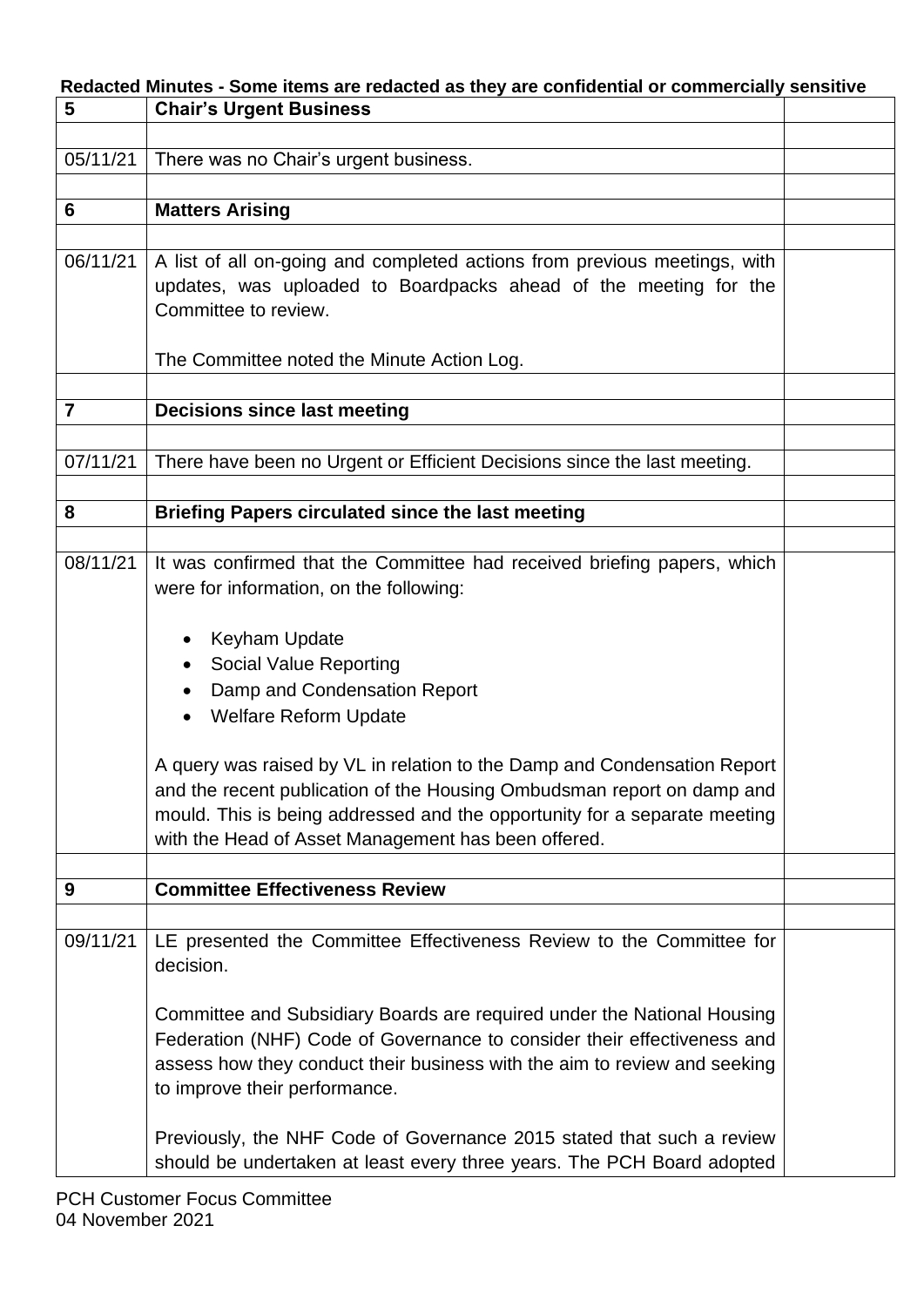| Redacted Minutes - Some items are redacted as they are confidential or commercially sensitive |  |  |
|-----------------------------------------------------------------------------------------------|--|--|
|-----------------------------------------------------------------------------------------------|--|--|

the new NHF Code of Governance 2020 on 4<sup>th</sup> February 2021 which states that a review should now take place annually (Principle 3.9).

|          | The report confirmed that the Committee meets all the performance<br>measures. There are however some suggested actions to further improve<br>the effectiveness of the Committee for consideration:                                                                                                                                                                                                                                                                                                                                                                                                                                                                                                                                         |                         |
|----------|---------------------------------------------------------------------------------------------------------------------------------------------------------------------------------------------------------------------------------------------------------------------------------------------------------------------------------------------------------------------------------------------------------------------------------------------------------------------------------------------------------------------------------------------------------------------------------------------------------------------------------------------------------------------------------------------------------------------------------------------|-------------------------|
|          | Look to make some reports more user friendly with a mix of narrative<br>and infographics to provide clarity on numerical statistics and tables<br>Reports to highlight the questions to be considered and decision<br>being asked of the Committee rather than lots of detail on the subject<br>An observation was made that sometimes the lack of challenge at<br>meetings could leave the contributor feeling that their item has been<br>approved without full understanding or consideration<br>Consideration should be given to highlighting Risk that the Committee<br>needs to manage, including assurance on the digital strategy and<br>customer experience assurance<br>• Consider a CFC team building session with new Co-optees |                         |
|          | A review of meeting agendas showed that generally the items presented<br>reflect the Committee's Terms of Reference. There were two areas which<br>the Committee may wish to give further consideration to, which were:                                                                                                                                                                                                                                                                                                                                                                                                                                                                                                                     |                         |
|          | Monitoring Equality and Diversity as it relates to service delivery<br>Reporting to PCH on Key Risks                                                                                                                                                                                                                                                                                                                                                                                                                                                                                                                                                                                                                                        |                         |
|          | Any actions agreed by the Committee at this meeting will form part of the<br>Review of Committee Effectiveness report to the PCH Board on the 25th<br>November 2021. Completion of the actions will then be monitored through<br>the Governance Improvement Plan which is presented to the Audit and Risk<br>Committee every 6 months.                                                                                                                                                                                                                                                                                                                                                                                                      |                         |
|          |                                                                                                                                                                                                                                                                                                                                                                                                                                                                                                                                                                                                                                                                                                                                             |                         |
| 10/11/21 | As a result of questions the following was clarified:<br>Within Appendix D – Terms of Reference and Agenda Review that Tenancy<br>Agreements were last updated and approved by the Committee on 16 <sup>th</sup><br>October 2015 and the Tenancy Management Policy was approved by the<br>Committee in October 2013. It was suggested that these be reviewed again<br>by the Committee which now has new membership and Tenancy<br>Agreements could now include registration with the MyPCH portal. The<br>Committee were informed that there is an intention to review these<br>documents, to include consultation with residents, and a timeframe would be<br>shared at the next meeting.                                                 | <b>CB/Steve</b><br>Ford |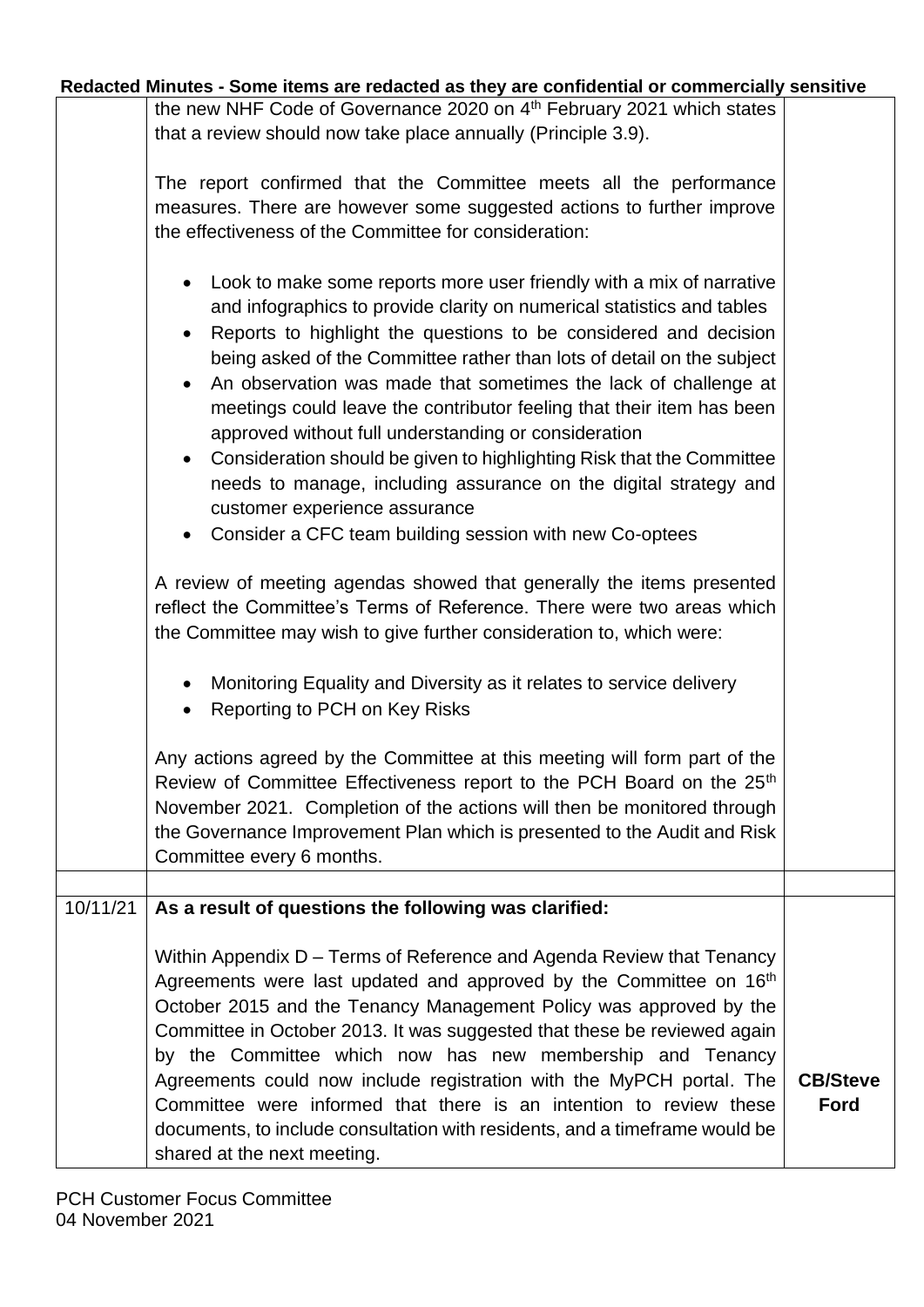$\overline{\phantom{a}}$ 

| 11/11/21<br>12/11/21 | In response to some of the suggested actions to further improve the<br>effectiveness of the Committee, it was noted that:<br>an update is provided by the Chair of the Committee at every PCH<br>$\bullet$<br>Board meeting which has included key risks such as the number of<br>properties with out-of-date gas certificates. However, due to time<br>constraints at PCH Board meetings there is a limit on the information<br>that can be shared in this format<br>members are encouraged to challenge or query at meetings and<br>should support in doing so be required the Chair is happy to provide<br>this<br>on occasion it is not necessary to challenge or query reports due to<br>$\bullet$<br>the comprehensive information being provided<br>members were reminded that following feedback from the Committee<br>the Complaint Policy was updated to ensure residents are contacted<br>within 48 hours of raising a complaint<br>recent award of the Customer Service Excellence Accreditation<br>reinforces the effectiveness of customer service across the<br>organisation<br>The Customer Focus Committee:<br>1) <b>Considered</b> the effectiveness information contained within the<br>report (including the appendices)<br>2) Considered the ideal mix of skills, experience and knowledge<br>amongst members of the Committee and any amendments that it |  |
|----------------------|--------------------------------------------------------------------------------------------------------------------------------------------------------------------------------------------------------------------------------------------------------------------------------------------------------------------------------------------------------------------------------------------------------------------------------------------------------------------------------------------------------------------------------------------------------------------------------------------------------------------------------------------------------------------------------------------------------------------------------------------------------------------------------------------------------------------------------------------------------------------------------------------------------------------------------------------------------------------------------------------------------------------------------------------------------------------------------------------------------------------------------------------------------------------------------------------------------------------------------------------------------------------------------------------------------------------------------------------------------------------------------|--|
|                      | wishes to recommend to the PCH Board<br>3) Discussed and considered the suggestions arising from the<br>Committee self-assessment                                                                                                                                                                                                                                                                                                                                                                                                                                                                                                                                                                                                                                                                                                                                                                                                                                                                                                                                                                                                                                                                                                                                                                                                                                              |  |
| 10                   | Annual Resident Feedback on New Build Projects 2020/21                                                                                                                                                                                                                                                                                                                                                                                                                                                                                                                                                                                                                                                                                                                                                                                                                                                                                                                                                                                                                                                                                                                                                                                                                                                                                                                         |  |
|                      |                                                                                                                                                                                                                                                                                                                                                                                                                                                                                                                                                                                                                                                                                                                                                                                                                                                                                                                                                                                                                                                                                                                                                                                                                                                                                                                                                                                |  |
| 13/11/21             | AL presented the Annual Resident Feedback on New Build Projects 2020/21<br>to the Committee for information.                                                                                                                                                                                                                                                                                                                                                                                                                                                                                                                                                                                                                                                                                                                                                                                                                                                                                                                                                                                                                                                                                                                                                                                                                                                                   |  |
|                      | At its previous meeting on 5 <sup>th</sup> August 2021, Committee members were<br>informed that resident feedback is obtained through surveys conducted by<br>the Development team which is reported to the Development Committee. It<br>was requested that this information is also shared with the Customer Focus<br>Committee to ensure customer experiences are reviewed by the appropriate<br>Committee.                                                                                                                                                                                                                                                                                                                                                                                                                                                                                                                                                                                                                                                                                                                                                                                                                                                                                                                                                                  |  |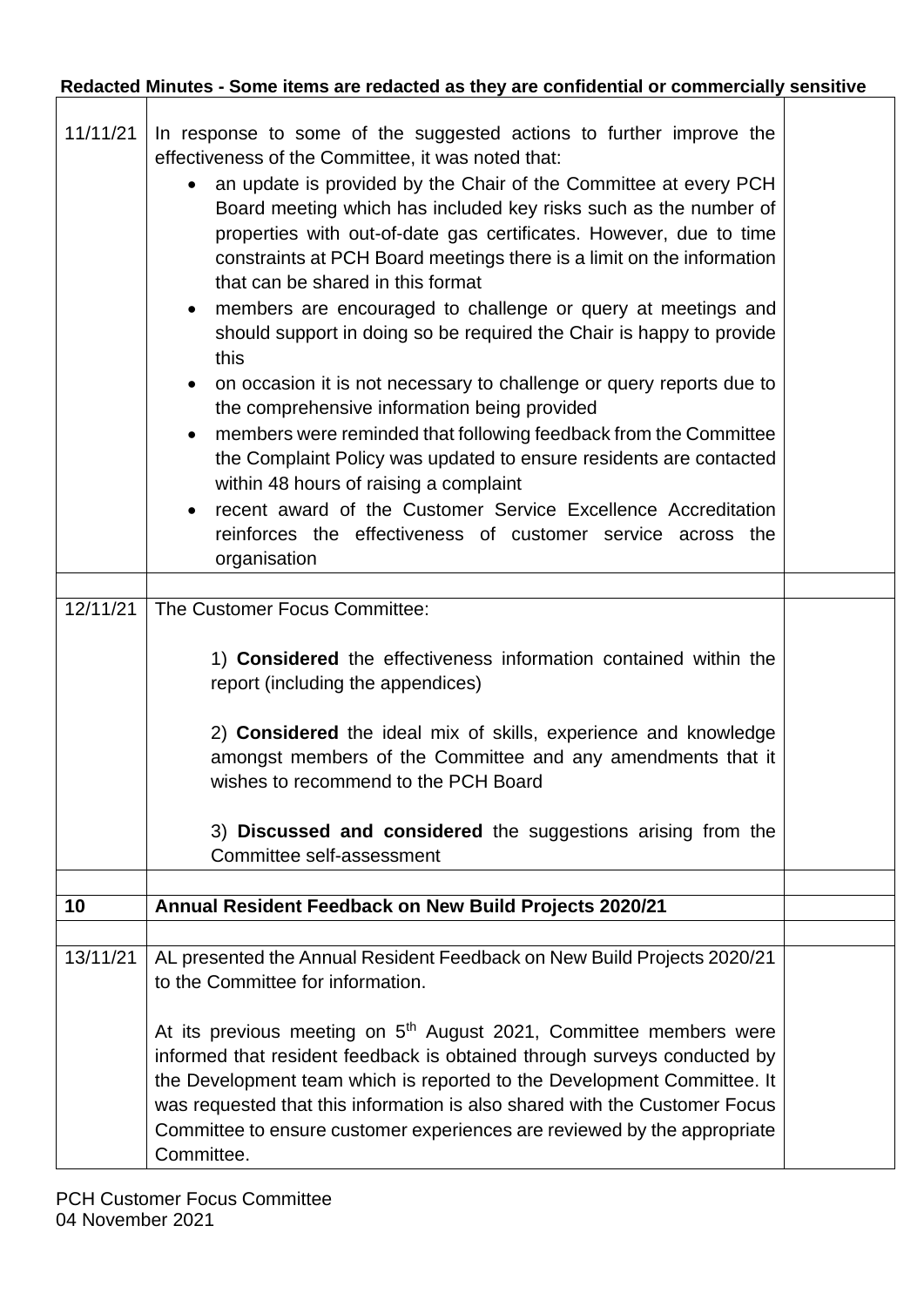|          | Plymouth Community Homes (PCH) leads on new build resident feedback<br>with a range of other local housing associations. Previous analysis of<br>resident feedback has led to numerous improvements to our design<br>requirements. Improvements in these design requirements have in the past<br>contributed towards increasing levels in satisfaction of residents with their<br>new homes. This year results have been received from Cornerstone (CST),<br>Magna, Ocean, Teign and Westward Housing to allow benchmarking and<br>learning.                       |  |
|----------|--------------------------------------------------------------------------------------------------------------------------------------------------------------------------------------------------------------------------------------------------------------------------------------------------------------------------------------------------------------------------------------------------------------------------------------------------------------------------------------------------------------------------------------------------------------------|--|
|          | Feedback from residents is obtained through a shared standard survey form<br>usually completed 12 months after the handover of new properties. For the<br>first time surveys have largely been collected on-line and at different stages<br>(i.e. not all at 12-months) so this may have affected this year's results. What<br>must also be considered is that these survey responses relate to design and<br>specification decisions made 3 or more years ago, except in relation to the<br>defect rectification service which is no longer than 12 months prior. |  |
|          | The average score between partners for 2020 is that 93.2% of residents are<br>satisfied or very satisfied with the quality of their homes. PCH scored 84.5%<br>based upon 63 surveys returned mostly from: Southway Primary - Phase 3,<br>Butcher's Park in Tavistock and Trevethan Meadows in Liskeard, with a<br>smaller number from Briar Tor, Chaucer Way in Mannadon and Bodmin<br>Road - Passivhaus.                                                                                                                                                         |  |
|          | The decline in PCH's score was caused by low scoring S106 (Section 106)<br>projects. The approval of these S106 projects pre-date the adoption of the<br>minimum specification approved by Development Committee in late 2018.<br>Nevertheless, these standards will be reviewed against a number of<br>particularly low-scoring design aspects including: storage (both internal and<br>external), internal doors, heating systems and especially defect rectification<br>arrangements.                                                                           |  |
|          |                                                                                                                                                                                                                                                                                                                                                                                                                                                                                                                                                                    |  |
| 14/11/21 | As a result of questions the following was clarified:<br>The Committee were informed that Section 106 (S106) projects or planning<br>obligations are agreements made between local authorities and developers<br>that 20-30% of a building project is ring-fenced to provide affordable homes.<br>Housing Associations will then bid on being providers of these homes. Non-<br>Section 106 projects are when land is owned, and the owners can specify<br>the design which developers can tender for.                                                             |  |
| 15/11/21 |                                                                                                                                                                                                                                                                                                                                                                                                                                                                                                                                                                    |  |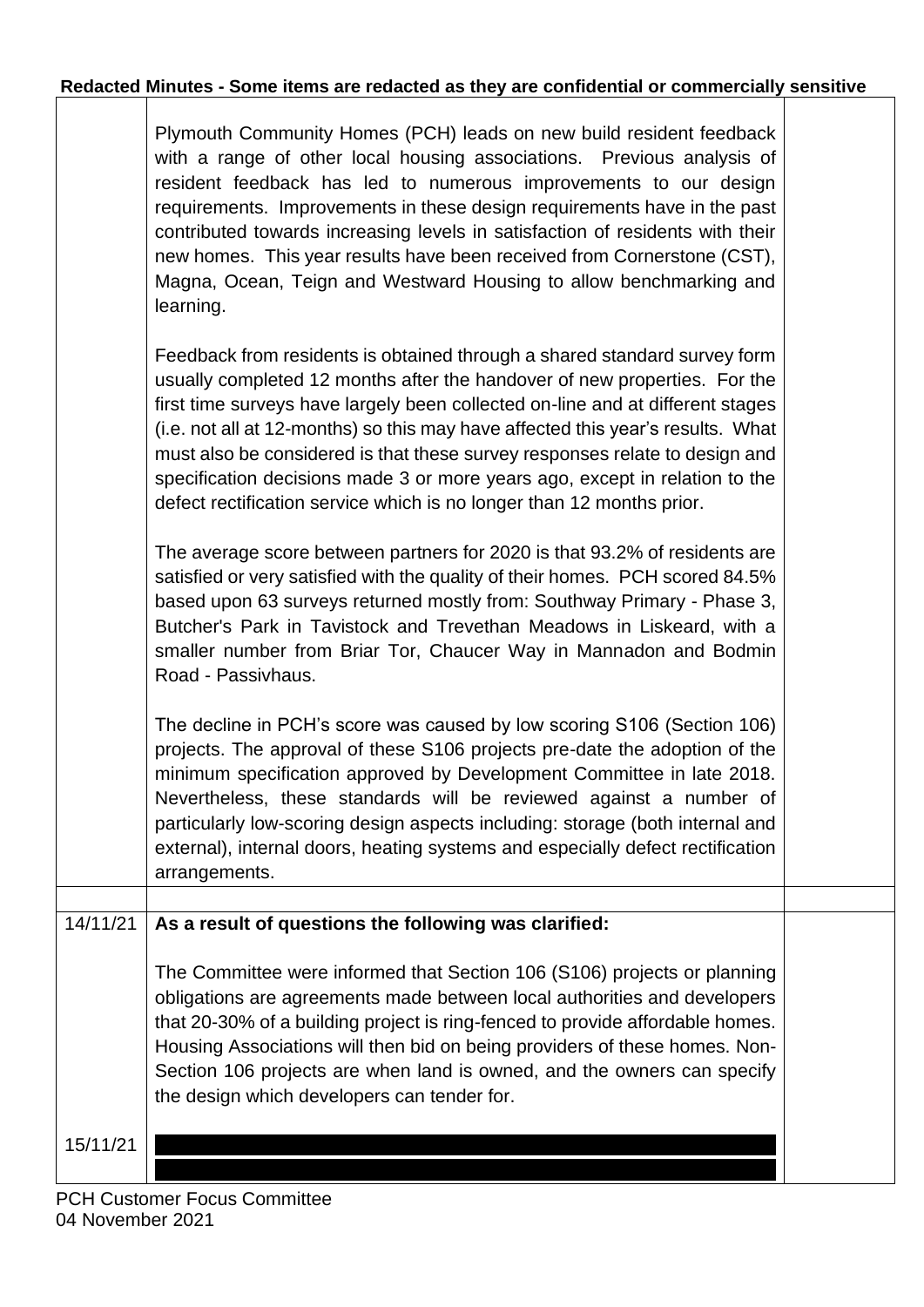**Redacted Minutes - Some items are redacted as they are confidential or commercially sensitive** now engaging the system which is starting to produce better results. This will

- 16/11/21 Following publication of resident feedback, a report on future design specifications is prepared in response to be presented to the Development Committee in November however has been postponed. It was confirmed that homes are meeting all the design requirements therefore it can be challenging to establish reasons why some schemes are not scoring favourably.
- 17/11/21 It was hoped that disabled adaptations would have been incorporated into some of the exercises undertaken at the Resident Design Conference hosted at Plumer House on 21<sup>st</sup> October 2021 although this did not take place.
- 18/11/21 North Prospect Phase 3 was a source of 8 of the 20 dissatisfied with external space, most of which related to one block of flats that experienced particular security issues which were also picked up within 'feel safe in your home' comments that scored 91%.

instance of one resident keeping an external door open to conduct anti-social behaviour/criminal activity. This is now being dealt with by housing

- 19/11/21 On page 4 of the report, the data presented in the graph and table shows that overall resident satisfaction with the 'quality of your home' in 2020 was 93.2%. However, on page 5 the graph showed that S106 projects scored 83.5% and non-S106 projects scored 84.3%. It was explained that residents who answered 'neither satisfied nor dissatisfied' would not be included within the scoring when calculating the overall resident satisfaction as this is based upon the former Source Development Partnership adopted rule. As a result, this gives a higher percentage for overall resident satisfaction. In respect of the S106 and non-S106 projects there are stricter rules which mean that any residents who answered 'neither satisfied nor dissatisfied' would be considered unsatisfied within the scoring.
- 20/11/21 PCH received the lowest resident satisfaction for door locks (65%) and vinyl flooring (68%) when residents were asked for the first time about 'facilities' alongside 'scheme appearance'. PCH Repairs teams have now resolved any issues however going forward, it would be beneficial for members of the Source Development Partnership to share information on the material specifications used to facilitate a better understanding of what works best for residents.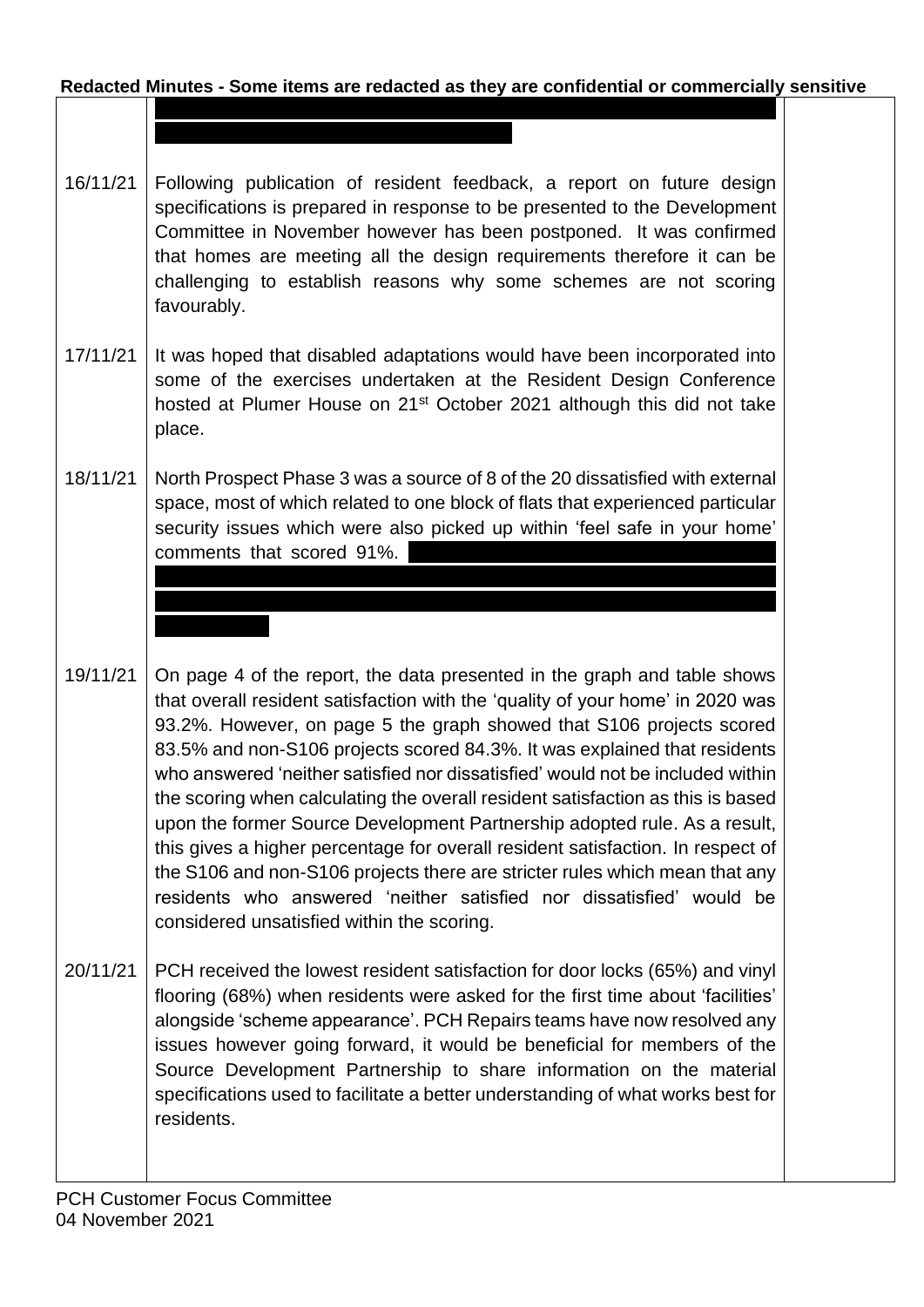|          | advied minutes - Johne Renis are reudvied as they are computing or commercially sensitive                                               |    |
|----------|-----------------------------------------------------------------------------------------------------------------------------------------|----|
| 21/11/21 | The Committee praised the insightfulness of the report and recommendation                                                               | LM |
|          | for the information to be shared with members. It was agreed that the report                                                            |    |
|          |                                                                                                                                         |    |
|          | should continue to be presented to the Committee annually which the                                                                     |    |
|          | Governance Team will ensure is reflected in the Forward Plan.                                                                           |    |
|          |                                                                                                                                         |    |
| 22/11/21 | The Customer Focus Committee noted the Annual Resident Feedback on                                                                      |    |
|          | New Build Projects 2020/21.                                                                                                             |    |
|          |                                                                                                                                         |    |
|          |                                                                                                                                         |    |
| 23/11/21 | AL left the meeting at 10:43am                                                                                                          |    |
|          |                                                                                                                                         |    |
| 11       | <b>Together with Tenants Update</b>                                                                                                     |    |
|          |                                                                                                                                         |    |
| 24/11/21 | HR presented the Together with Tenants Update to the Committee for<br>information.                                                      |    |
|          | Together with Tenants is a national resident engagement project led by the                                                              |    |
|          | National Housing Federation (NHF) through which Housing Associations<br>adopt and implement the Together with Tenants Charter and Plan. |    |
|          | Plymouth Community Homes (PCH) as an Official Adopter of Together with                                                                  |    |
|          |                                                                                                                                         |    |
|          | Tenants, supported the development of and engagement with the Charter,                                                                  |    |
|          | and are working with tenants to implement charter commitments.                                                                          |    |
|          | Adopting the Charter supports PCH in achieving some of the requirements                                                                 |    |
|          | indicated in the Social Housing White Paper.                                                                                            |    |
|          | The report detailed work undertaken before March 2021, progress since                                                                   |    |
|          |                                                                                                                                         |    |
|          | March 2021 along with updates to an implementation action plan as well as<br>Next Steps for 2021/22.                                    |    |
|          |                                                                                                                                         |    |
|          | The Committee were also provided with the proposed Together with Tenants                                                                |    |
|          | Champion role description as requested at its meeting in August 2021.                                                                   |    |
|          |                                                                                                                                         |    |
| 25/11/21 | As a result of questions the following was clarified:                                                                                   |    |
|          |                                                                                                                                         |    |
|          | It was proposed that within the Together with Tenants Champion role                                                                     |    |
|          |                                                                                                                                         |    |
|          | description, the proposed responsibilities include signposting to various                                                               |    |
|          | community groups meaning champions will be required to gain knowledge                                                                   |    |
|          | of groups available to promote them.                                                                                                    |    |
|          |                                                                                                                                         |    |
|          |                                                                                                                                         |    |
| 26/11/21 | In addition, the proposed responsibility of 'to promote, engage in and ensure                                                           |    |
|          | regular dialogue about Together with Tenants' should detail who the                                                                     |    |
|          | Champion's audience will be such as the local community including                                                                       |    |
|          | residents from various Housing Associations and the Local Authority.                                                                    |    |
|          |                                                                                                                                         |    |
|          |                                                                                                                                         |    |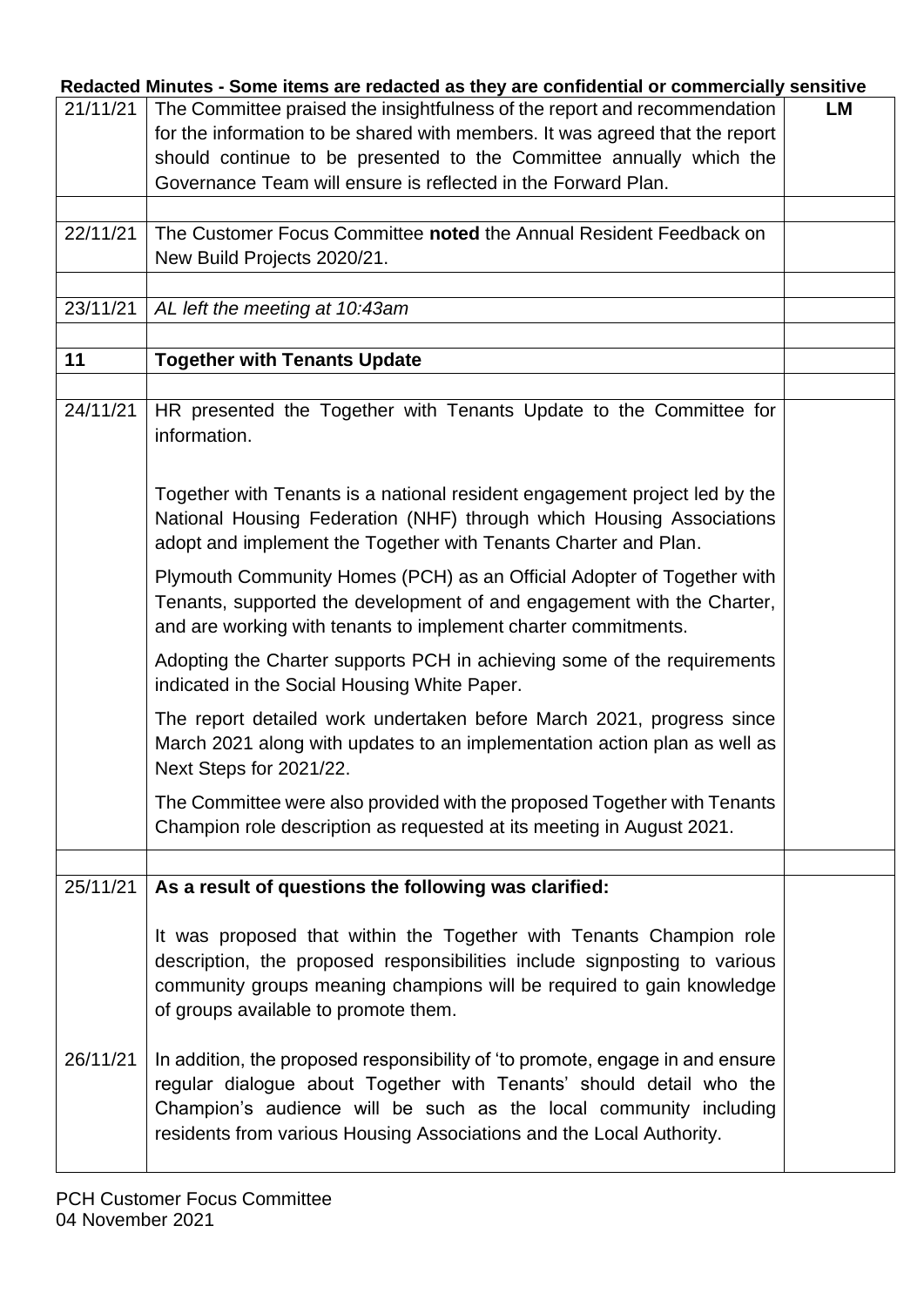|          | Redacted Minutes - Some items are redacted as they are confidential or commercially sensitive                                                                                                                                                                                                                                                                                                                                                                                                                   |           |
|----------|-----------------------------------------------------------------------------------------------------------------------------------------------------------------------------------------------------------------------------------------------------------------------------------------------------------------------------------------------------------------------------------------------------------------------------------------------------------------------------------------------------------------|-----------|
| 27/11/21 | The role description states that there will be up to four Champions across<br>PCH: a CFC member, a staff member from any team, a staff member from<br>Communities or another customer facing/service role and a PCH tenant. It<br>was explained that even though there would be four Champions every<br>member of staff and Board member would be involved in the promotion and<br>engagement of Together with Tenants.                                                                                         |           |
| 28/11/21 | An amended draft of the Together with Tenants Champion role description<br>will be circulated to the Committee outside of the meeting.                                                                                                                                                                                                                                                                                                                                                                          | <b>HR</b> |
| 29/11/21 | It was suggested that the new CFC webpage could include a link to the<br>Together with Tenants webpage that has been developed on the PCH<br>website.                                                                                                                                                                                                                                                                                                                                                           | <b>LM</b> |
| 30/11/21 | The Committee requested another Together with Tenants Update at its<br>meeting in May 2022 which the Governance Team will include within the<br>Forward Plan.                                                                                                                                                                                                                                                                                                                                                   | <b>LM</b> |
|          |                                                                                                                                                                                                                                                                                                                                                                                                                                                                                                                 |           |
| 31/11/21 | The Customer Focus Committee noted the Together with Tenants Update.                                                                                                                                                                                                                                                                                                                                                                                                                                            |           |
| 12       | <b>Resident Review Update - 2021 Review</b>                                                                                                                                                                                                                                                                                                                                                                                                                                                                     |           |
|          |                                                                                                                                                                                                                                                                                                                                                                                                                                                                                                                 |           |
| 32/11/21 | AP presented the Resident Review Update - 2021 Review to the Committee<br>for monitoring.                                                                                                                                                                                                                                                                                                                                                                                                                       |           |
|          | The new resident scrutiny process called Resident Review was introduced<br>in 2019 with the specific aim of enabling an increased number of tenants to<br>be involved in scrutiny. In early 2021, the first Resident Review which made<br>recommendations on 'Getting hold of the right person at PCH' was<br>completed, as the process was paused in 2020 due to the Covid pandemic.<br>Progress on the implementation of the recommendations was presented to<br>the Committee at its meeting in August 2021. |           |
|          | The first Resident Review was felt to be a successful pilot of the new delivery<br>method of resident scrutiny. It was therefore decided that a second review<br>would take place using the new approach, shaped by the evaluation<br>provided by the first Resident Review Group.                                                                                                                                                                                                                              |           |
|          | Following development of an initial long list of potential review subjects by<br>the Scrutiny Steering Group, which included suggestions from residents,<br>Senior and Executive Management, a shortlist was agreed. This was                                                                                                                                                                                                                                                                                   |           |
|          | publicised and voted on by PCH residents with the chosen second Resident<br>Review topic being 'Contractor interactions with residents'.<br><b>PCH Customer Focus Committee</b>                                                                                                                                                                                                                                                                                                                                 |           |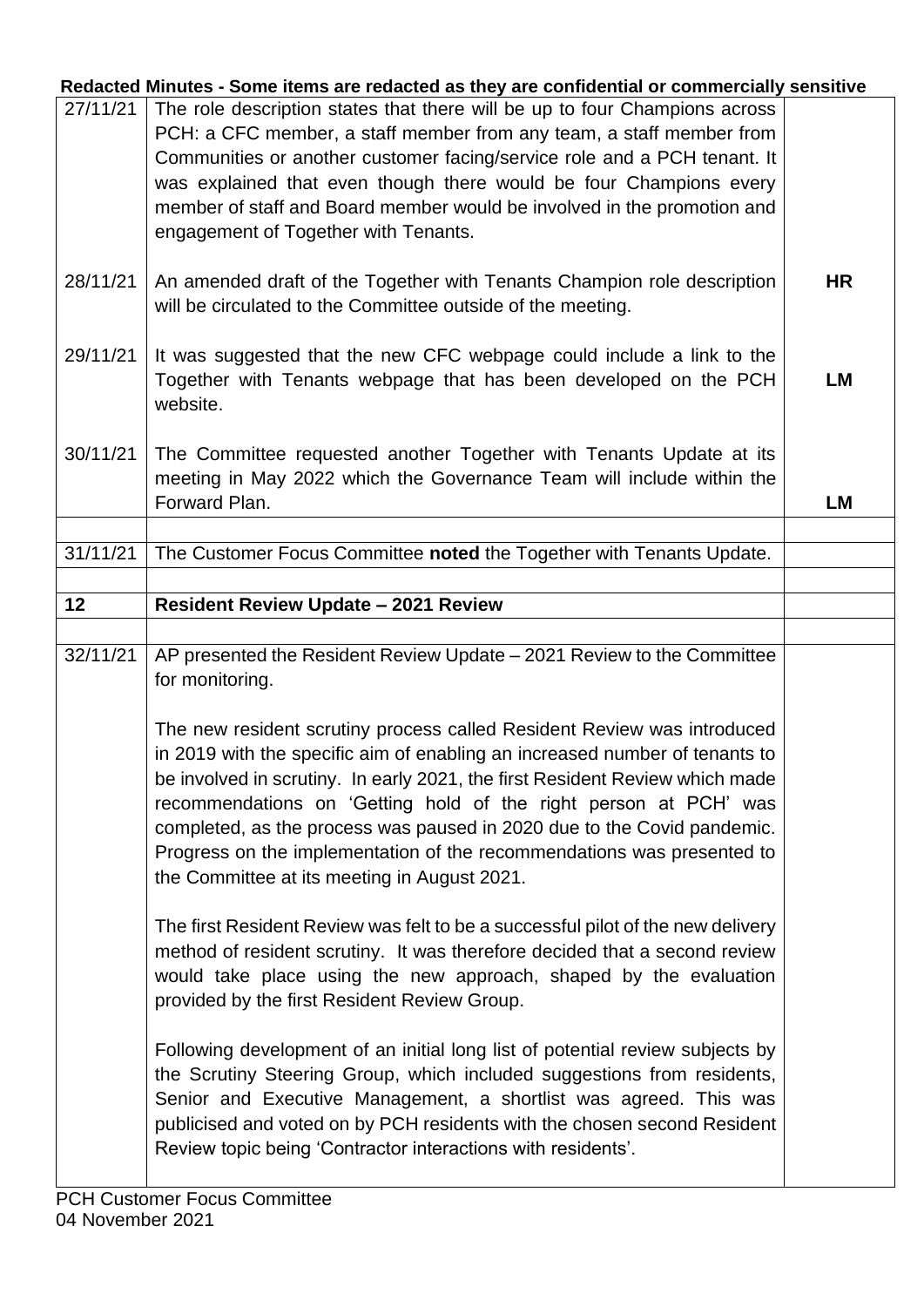|          | Redacted Minutes - Some items are redacted as they are confidential or commercially sensitive |           |
|----------|-----------------------------------------------------------------------------------------------|-----------|
|          | To achieve recruitment of a Resident Review Group that is representative of                   |           |
|          | those receiving the service, a targeted promotion of the involvement                          |           |
|          | opportunity was carried out in July 2021. As a result, 44 residents expressed                 |           |
|          | an interest in joining and in order for a balanced representation of residents                |           |
|          | receiving the service to form the final group of 12 residents, the shortlist                  |           |
|          | included: age, gender, employment status, property type, experience of the                    |           |
|          | service and experience of resident involvement.                                               |           |
|          |                                                                                               |           |
|          | The Resident Review Group held their first meeting on 28 <sup>th</sup> September 2021         |           |
|          | with an independent facilitator. A project plan was developed along with a                    |           |
|          | list of information requests and staff members the Group would like to                        |           |
|          | interview as well as wider Resident Involvement activities to be offered. The                 |           |
|          | Resident Review Group are holding their second meeting on 2 <sup>nd</sup> November            |           |
|          | 2021.                                                                                         |           |
|          |                                                                                               |           |
| 33/11/21 |                                                                                               |           |
|          | As a result of questions the following was clarified:                                         |           |
|          |                                                                                               |           |
|          | The Committee queried whether contractor/developer defect rectification                       |           |
|          | data following the Annual Resident Feedback on New Build Projects would                       |           |
|          | be included in the information requests made by the Resident Review Group.                    |           |
|          | It was confirmed that all complaints about contractors and the follow-up                      |           |
|          | actions taken by PCH, including the lessons learnt and all existing                           |           |
|          | satisfaction data about contractor's performance would be shared.                             |           |
|          |                                                                                               |           |
| 34/11/21 | It was confirmed that a survey for residents and staff to complete has been                   |           |
|          | drafted by the Resident Review Group which will gather both positive and                      |           |
|          | negative feedback in respect of 'Contractor interactions with residents'. This                |           |
|          | will then provide an appropriate balance when preparing the final report.                     |           |
|          |                                                                                               |           |
| 35/11/21 | The inclusion of whether it is believed contractors conduct their work in                     |           |
|          | accordance with PCH values has been contained within the survey to be                         |           |
|          | completed by staff and residents.                                                             |           |
|          |                                                                                               |           |
| 36/11/21 | The Committee agreed that a further update should be presented following                      |           |
|          | completion of the second Resident Review.                                                     | <b>AP</b> |
|          |                                                                                               |           |
| 37/11/21 | The Customer Focus Committee noted the Resident Review Update -                               |           |
|          | 2021 Review.                                                                                  |           |
|          |                                                                                               |           |
| 13       | <b>Digital Customer Communications Update</b>                                                 |           |
|          |                                                                                               |           |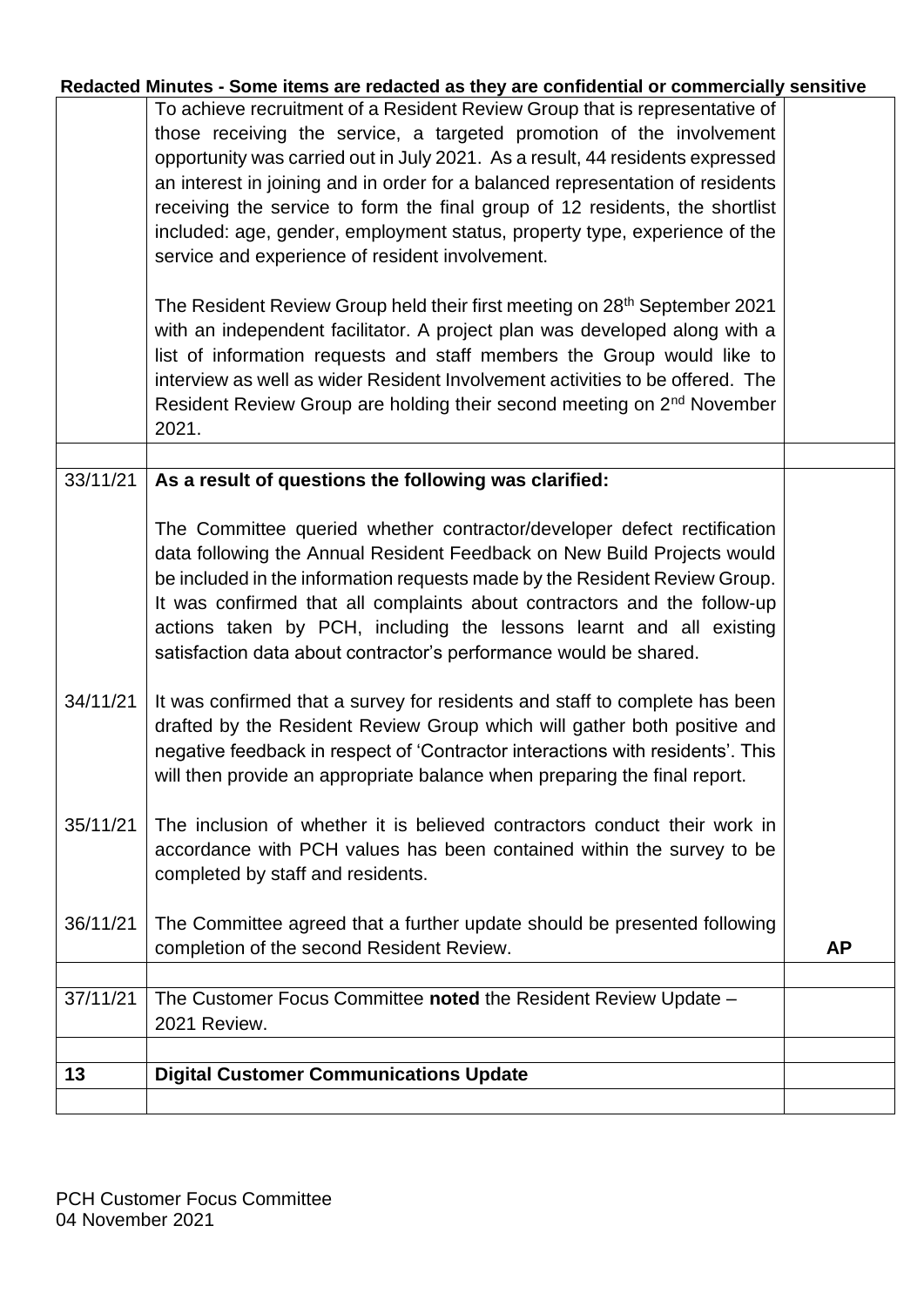| 38/11/21 | AS presented the Digital Customer Communications Update to the<br>Committee for monitoring. AS also gave a presentation on<br>the<br>Communications Strategy Update which was uploaded to Boardpacks.                                                                                                                                                                                                                                                                                                                                                                                                                                                                                                                                    |        |
|----------|------------------------------------------------------------------------------------------------------------------------------------------------------------------------------------------------------------------------------------------------------------------------------------------------------------------------------------------------------------------------------------------------------------------------------------------------------------------------------------------------------------------------------------------------------------------------------------------------------------------------------------------------------------------------------------------------------------------------------------------|--------|
|          | For Quarter 2 2021/22, there were 7051 residents with active MyPCH<br>accounts up to the end of September 2021 - this represents 49.3% of<br>tenants. The target of 60% of tenants is still being strived for.                                                                                                                                                                                                                                                                                                                                                                                                                                                                                                                           |        |
|          | The Committee were provided with the second set of digital communication<br>analytics (Appendix A) which gave a visual dashboard sharing take-up and<br>use of PCH's digital customer channels. This report builds on the previous<br>quarter's information to help gradually build a picture of behaviours. Once<br>there is a good understanding of how residents are interacting with PCH,<br>there will be an opportunity to look at improvements and how potentially<br>more transactions can be made available on-line for those able and willing.                                                                                                                                                                                 |        |
|          | Some of the analytics shown for Quarter 2 within the report were:                                                                                                                                                                                                                                                                                                                                                                                                                                                                                                                                                                                                                                                                        |        |
|          | 24,154 rent statement views – although this has decreased since last<br>quarter this shows that individuals are viewing their rent statement on<br>multiple occasions each quarter<br>67.7% of payment transactions took place online which means the<br>$\bullet$<br>number of residents making payments online continues to outweigh<br>those using calls as their contact method of choice<br>1,113 repairs reported $-$ as only routine repairs can be reported<br>$\bullet$<br>through MyPCH at present this equates to 17.9% of repairs<br>Following an action raised by the Committee at its meeting in August<br>$\bullet$<br>2021, usage of the new Browsealoud function was included within the<br>analytics which showed 406. |        |
|          | The presentation on the Communications Strategy Update provided the<br>Committee with data obtained through residents, staff and Board members<br>taking part in a survey about their experiences with communications at PCH.<br>Some of the data shared was:                                                                                                                                                                                                                                                                                                                                                                                                                                                                            |        |
|          | 840 residents took part in the survey - 400 residents in a telephone<br>$\bullet$<br>survey (general needs and supported housing) and 440 residents in<br>an online survey, including 37 shared owners and 136 leaseholders<br>2 focus group meetings were held internally with 10 involved residents<br>$\bullet$<br>74% of residents regularly use the internet with 51% accessing daily<br>$\bullet$<br>- The highest internet usage was amongst leaseholders and shared                                                                                                                                                                                                                                                              |        |
|          |                                                                                                                                                                                                                                                                                                                                                                                                                                                                                                                                                                                                                                                                                                                                          | owners |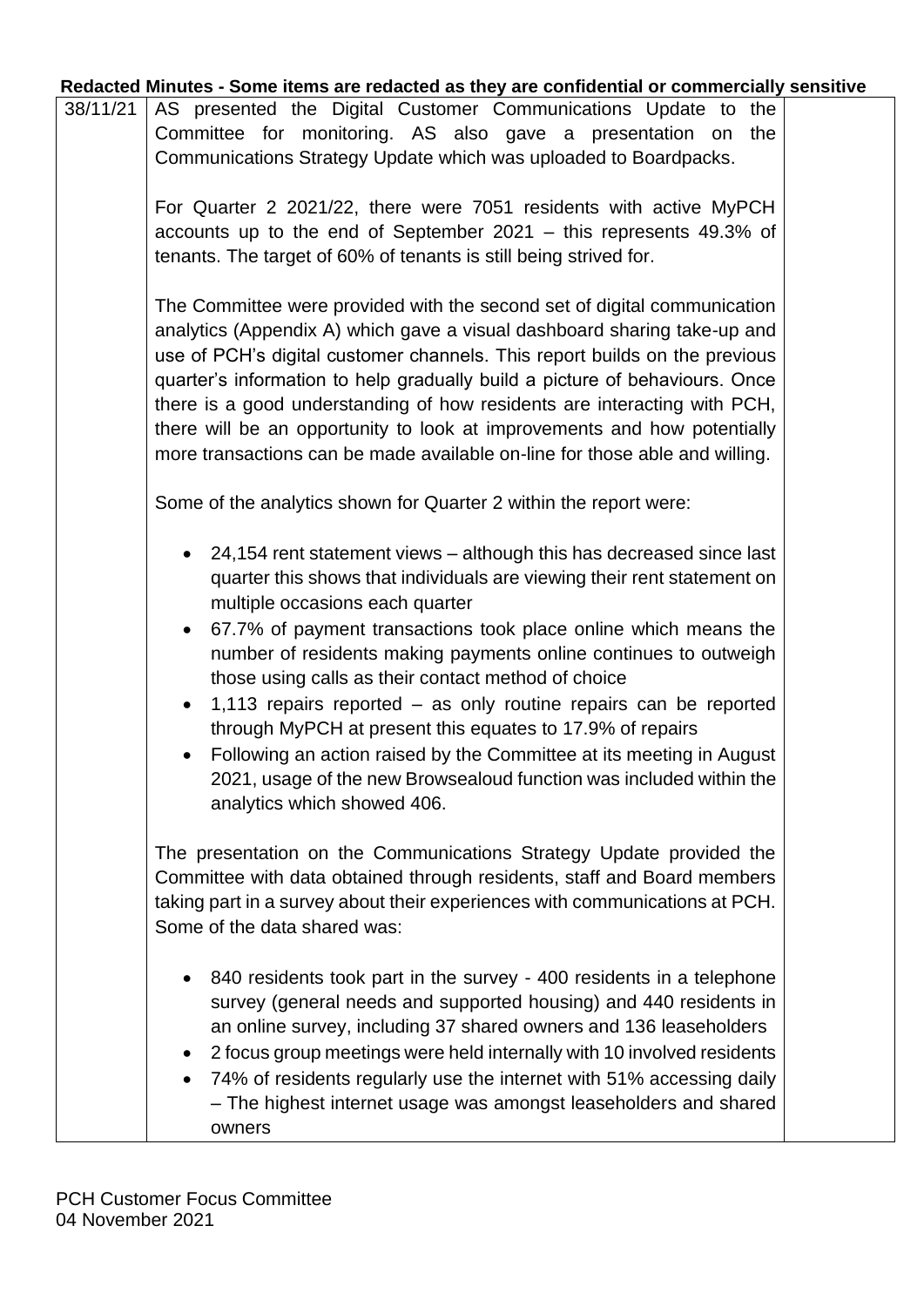|                          | 82% of residents that said they access the internet using a mobile<br>phone<br>57% of residents said they prefer to contact us by phone - when asked<br>why people did not use digital methods to contact PCH, the most<br>common response was the belief that a call results in faster/better<br>resolutions therefore, if PCH want to encourage a greater take-up of<br>digital methods of contact, it will be necessary to prove to customers<br>that the service is the same<br>1% of staff were either unhappy or very unhappy<br>with<br>Communications<br>The Communications Strategy is due to be presented to the PCH<br>Board in February 2022 to coincide with the submission of the People<br><b>Strategy and Digital and IT Strategy</b> |  |
|--------------------------|-------------------------------------------------------------------------------------------------------------------------------------------------------------------------------------------------------------------------------------------------------------------------------------------------------------------------------------------------------------------------------------------------------------------------------------------------------------------------------------------------------------------------------------------------------------------------------------------------------------------------------------------------------------------------------------------------------------------------------------------------------|--|
|                          |                                                                                                                                                                                                                                                                                                                                                                                                                                                                                                                                                                                                                                                                                                                                                       |  |
| 39/11/21                 | As a result of questions the following was clarified:                                                                                                                                                                                                                                                                                                                                                                                                                                                                                                                                                                                                                                                                                                 |  |
|                          | The Committee reinforced the importance of continuing to provide residents<br>with a choice of how to engage with PCH.                                                                                                                                                                                                                                                                                                                                                                                                                                                                                                                                                                                                                                |  |
| 40/11/21                 | Within the Communications Strategy Update, the Committee were informed<br>that only 86% of people said they received the quarterly In Touch magazine<br>when all residents should be receiving a copy. This is being investigated<br>further.                                                                                                                                                                                                                                                                                                                                                                                                                                                                                                         |  |
| 41/11/21                 | It was noted that only 31% of Board members had taken part in the survey<br>which was disappointing.                                                                                                                                                                                                                                                                                                                                                                                                                                                                                                                                                                                                                                                  |  |
| 42/11/21                 | The online tenant application portal went live in September 2021. At present,<br>one member of the Housing Choices Team is responsible for gaining<br>consent of residents who are willing to take part in a live test of the sign-up<br>process via the portal. The feedback from residents who have participated<br>has been invaluable and has assisted in the resolution of any issues before<br>a wider implementation is adopted.                                                                                                                                                                                                                                                                                                               |  |
| 43/11/21                 | The report and presentation were commended by both Committee members<br>and CB.                                                                                                                                                                                                                                                                                                                                                                                                                                                                                                                                                                                                                                                                       |  |
|                          |                                                                                                                                                                                                                                                                                                                                                                                                                                                                                                                                                                                                                                                                                                                                                       |  |
| 44/11/21                 | Committee<br>The<br>Customer<br>Focus<br>noted<br>Digital<br>Customer<br>the<br>Communications Update and the Communications Strategy Update.                                                                                                                                                                                                                                                                                                                                                                                                                                                                                                                                                                                                         |  |
|                          |                                                                                                                                                                                                                                                                                                                                                                                                                                                                                                                                                                                                                                                                                                                                                       |  |
| <b>BREAK</b><br>45/11/21 | The meeting paused at 11:22am and recommenced at 11:37am - AP/LE/DR<br>left the meeting                                                                                                                                                                                                                                                                                                                                                                                                                                                                                                                                                                                                                                                               |  |
|                          |                                                                                                                                                                                                                                                                                                                                                                                                                                                                                                                                                                                                                                                                                                                                                       |  |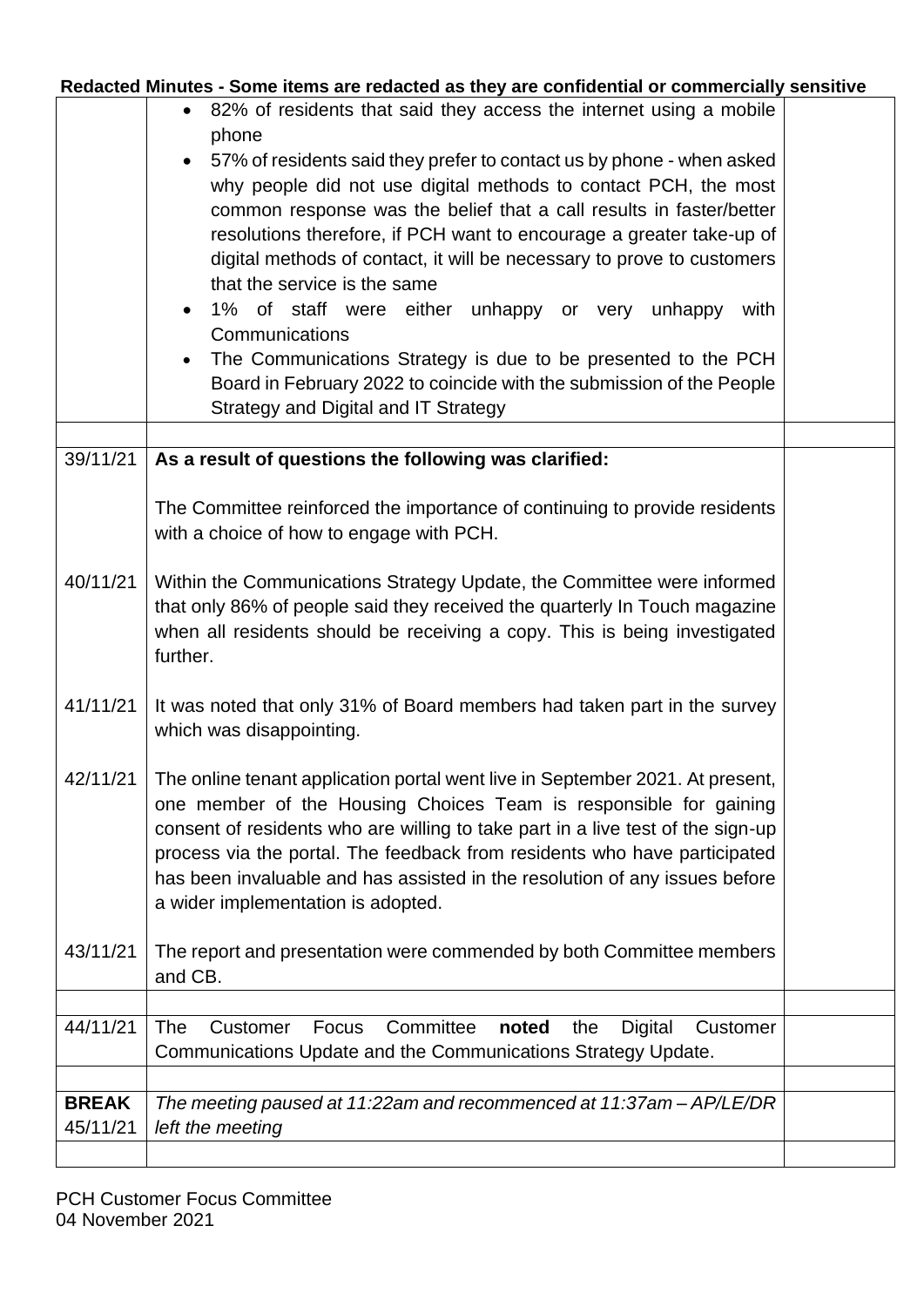| Redacted Minutes - Some items are redacted as they are confidential or commercially sensitive |                                                                                                                                                                                                                                                                                                                                                                                      |  |  |  |
|-----------------------------------------------------------------------------------------------|--------------------------------------------------------------------------------------------------------------------------------------------------------------------------------------------------------------------------------------------------------------------------------------------------------------------------------------------------------------------------------------|--|--|--|
| 14                                                                                            | <b>Performance Indicators</b>                                                                                                                                                                                                                                                                                                                                                        |  |  |  |
|                                                                                               |                                                                                                                                                                                                                                                                                                                                                                                      |  |  |  |
| 46/11/21                                                                                      | CE presented the Performance Indicator report to the Committee for<br>monitoring.                                                                                                                                                                                                                                                                                                    |  |  |  |
|                                                                                               | The Performance Indicator report presented a suite of performance<br>measures most relevant to the areas of responsibility falling within the remit<br>of the Committee, covering the period to 30 <sup>th</sup> September 2021. The report<br>also included the Landlord and Resident Health and Safety performance<br>measures for the quarter.                                    |  |  |  |
|                                                                                               | Overall, the organisation continues to perform well, with most of the<br>indicators being either within target or marginally off target. The variances<br>were detailed in the report.                                                                                                                                                                                               |  |  |  |
|                                                                                               | Asset Management (Repairs and Regeneration) – 5 performance<br>indicators were outside of target but within 10% and 2 were more than 10%<br>outside of target. 5 performance indicators were on target.                                                                                                                                                                              |  |  |  |
|                                                                                               | Repair completion times overall are slightly off target with a reduction in<br>performance during the quarter. This has been experienced within both<br>emergency and routine repair categories due to resource capacity difficulties<br>of both staff and materials. However, most emergency repairs were<br>completed within a few hours of the 24-hour target.                    |  |  |  |
|                                                                                               | Satisfaction with the repairs service remains strong however, due to an IT<br>issue the survey couldn't be completed for August, and so this data is<br>missing from the measure.                                                                                                                                                                                                    |  |  |  |
|                                                                                               | Housing Management - 3 performance indicators were on target.                                                                                                                                                                                                                                                                                                                        |  |  |  |
|                                                                                               | <b>Voids and Lettings</b> $-1$ performance indicator was on target and 12<br>performance indicators were more than 10% outside of target. (These 12<br>indicators take into account the current Covid-19 situation and have been<br>marked under the agreed new 'pale' version of the red target.)                                                                                   |  |  |  |
|                                                                                               | There has been a continued improving position in void letting times with a<br>reduction of days taken to re-let empty homes, with the average turnaround<br>standing at under 50 days. There is an interim target of reducing the<br>turnaround time to 40 days by the end of December. During the quarter,<br>there has been a further lifting of restrictions previously required. |  |  |  |
|                                                                                               |                                                                                                                                                                                                                                                                                                                                                                                      |  |  |  |
| 47/11/21                                                                                      | As a result of questions the following was clarified:                                                                                                                                                                                                                                                                                                                                |  |  |  |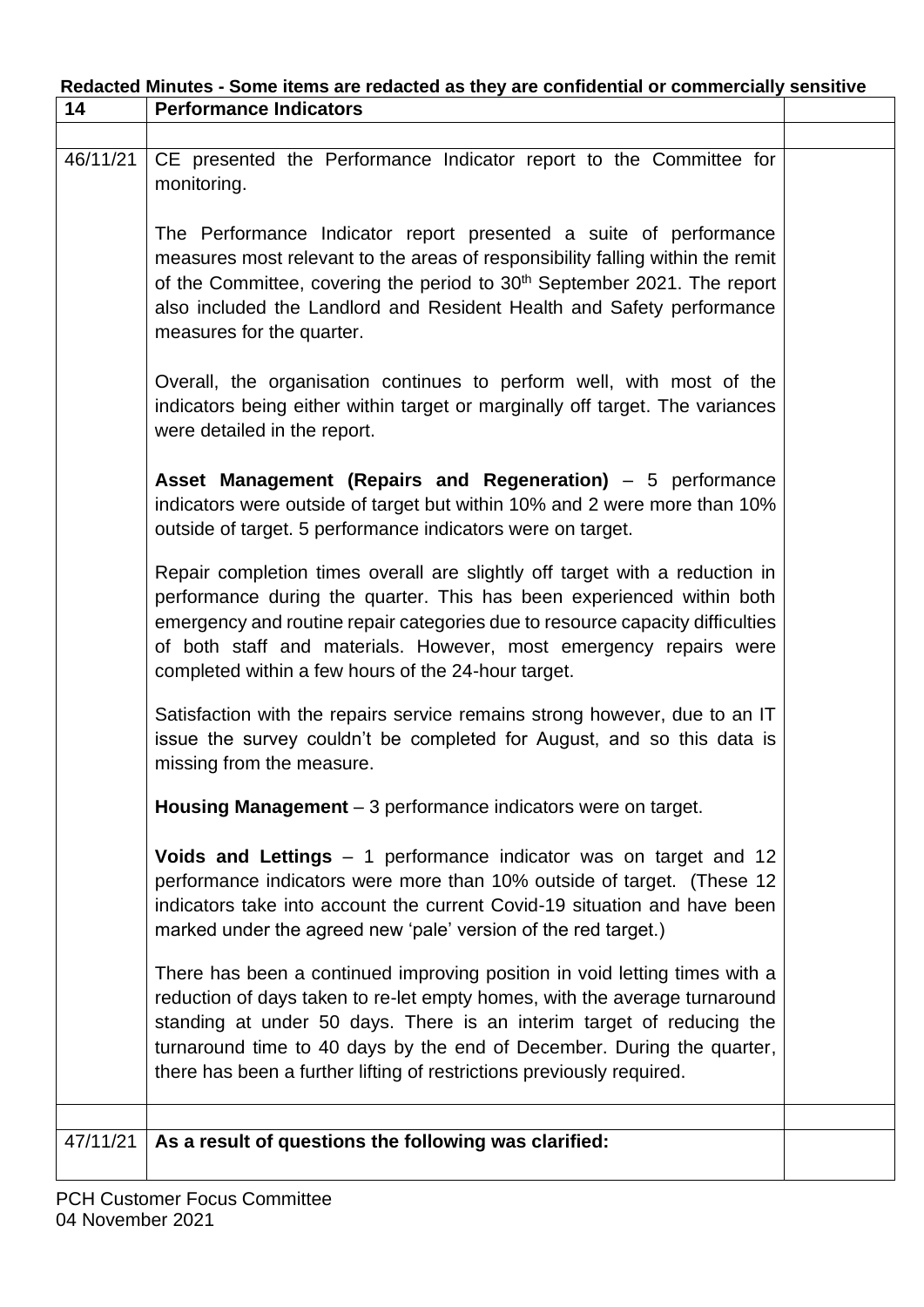| Redacted Minutes - Some items are redacted as they are confidential or commercially sensitive |  |  |  |
|-----------------------------------------------------------------------------------------------|--|--|--|
|                                                                                               |  |  |  |

The Committee enquired whether a Right First Time tenant satisfaction measure would be included within the Performance Indicators going forward in view of the requirement within the Regulator's Decent Home Standard. It was confirmed that the Regulator is yet to publish definitions of how this information should be measured and consultation will be taking place prior to 2023 when the Right First Time tenant satisfaction measure is expected to operationalize.

- 48/11/21 It is possible to retrieve data to potentially provide an estimated view of what the Regulator would expect the Right First Time tenant satisfaction measure to look like however, there are wide variations currently across the sector.
- 49/11/21 A number of independent reviews have been commissioned to take place across the organisation to validate process and performance and where necessary suggest improvement. Repairs and Asset Management is one area being reviewed. It is anticipated that the review will commence in January 2022 with engagement from staff, residents and Committee members and the aim is to be completed by April 2022. Feedback from the independent review will be provided throughout the process.
- 50/11/21 As at the end of September 2021 reporting week the current rent arrears were 1.65%. This performance is within the target of 2%. This performance remains very positive compared with peers however, the position is being monitored closely given the ending of the £20 uplift in Universal Credit (UC) that will apply for any assessment period after 5<sup>th</sup> October 2021, and the furlough scheme ceasing from the end of September 2021 which may result in job losses.
- 51/11/21 The reasons for delays with major adaptations work undertaken by Plymouth City Council has been due to the Covid-19 pandemic with residents shielding/isolating but also the availability of materials has impacted delivery.
- 52/11/21 The percentage of lettings to BME (Black and Minority Ethnic) residents (Year to Date) has increased from 5% in April 2021 to 6.68% in September 2021. It was requested that complaints related to Anti-Social Behaviour be reviewed to see if there had been an increase in any hate crime or hate incident related matters.
- 53/11/21 Within the Voids and Lettings Performance Indicators it was asked if the targets for the 'Number of Affordable Rent lettings per month' and 'Affordable Rent income generated £000s (YTD)' measures could be included going forward.

**CE**

**CE**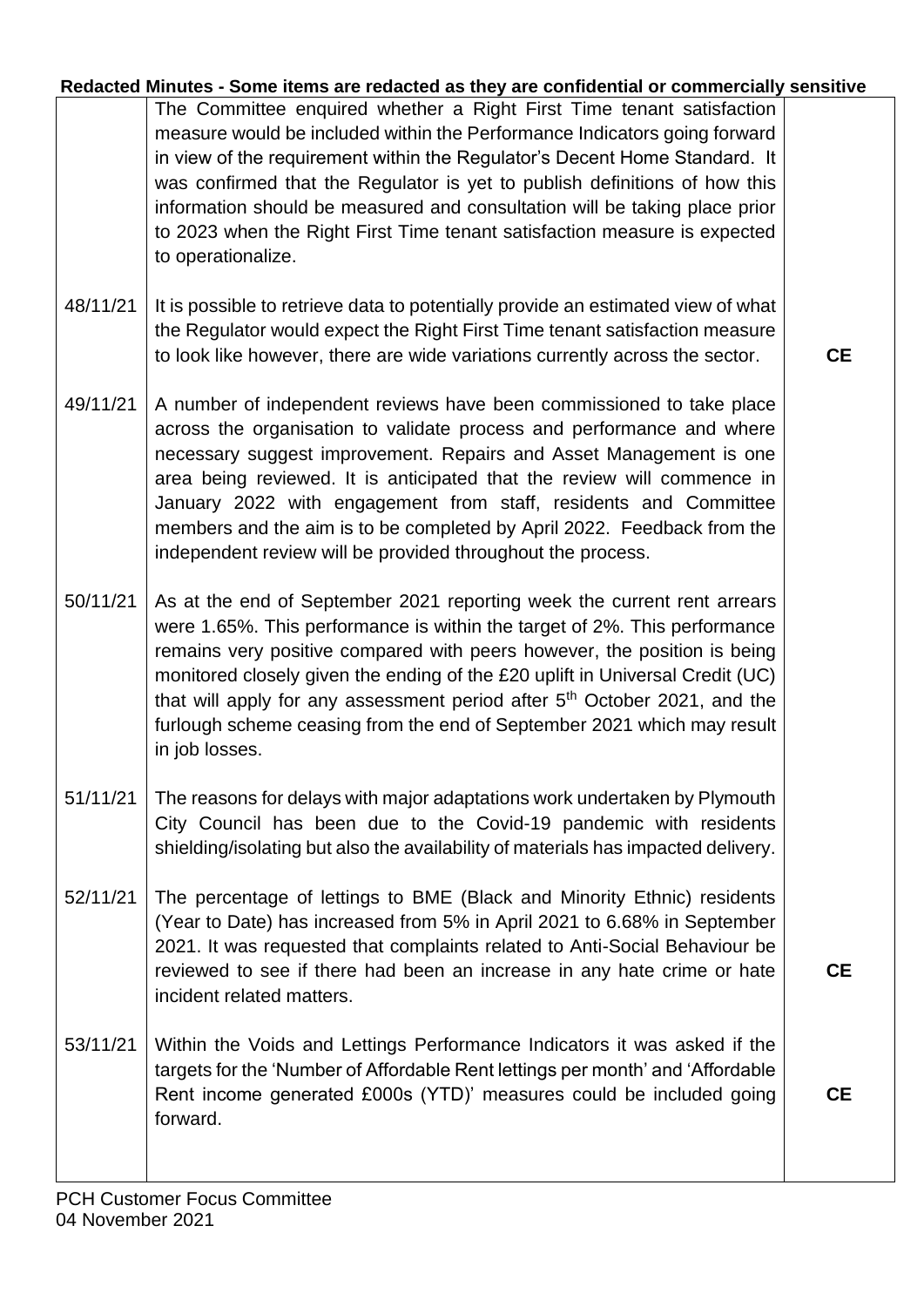| Redacted Minutes - Some items are redacted as they are confidential or commercially sensitive |  |  |
|-----------------------------------------------------------------------------------------------|--|--|
|                                                                                               |  |  |

| 54/11/21 | Reassurance was provided to the Committee regarding Lift Compliance as<br>there had been an issue with the certification provided by our passenger lift<br>servicing contractor to confirm that all the monthly servicing inspections had<br>taken place in the last quarter. As a result, the process for reviewing monthly<br>servicing dates for passenger lifts has been improved. It was confirmed that<br>all have had at least one servicing visit by the contractor in the last six<br>months, and all apart from two have also had a servicing visit in the reporting<br>quarter. |  |
|----------|--------------------------------------------------------------------------------------------------------------------------------------------------------------------------------------------------------------------------------------------------------------------------------------------------------------------------------------------------------------------------------------------------------------------------------------------------------------------------------------------------------------------------------------------------------------------------------------------|--|
|          |                                                                                                                                                                                                                                                                                                                                                                                                                                                                                                                                                                                            |  |
| 55/11/21 | The Customer Focus Committee noted the Performance Indicator report.                                                                                                                                                                                                                                                                                                                                                                                                                                                                                                                       |  |
| 15       | <b>Asset Management Q2 Update</b>                                                                                                                                                                                                                                                                                                                                                                                                                                                                                                                                                          |  |
|          |                                                                                                                                                                                                                                                                                                                                                                                                                                                                                                                                                                                            |  |
| 56/11/21 | JQ presented the Asset Management Q2 Update to the Committee for<br>monitoring.                                                                                                                                                                                                                                                                                                                                                                                                                                                                                                            |  |
|          | The report provided visibility as to how the team is delivering against the<br>targets, which were set out in the Asset Management Update to the PCH<br>Board on 29 <sup>th</sup> July 2021, which reviewed performance in 2020/21 and<br>highlighted the work to be undertaken in 2021/22. The targets link back to<br>the Asset Management Strategy 2017-2022                                                                                                                                                                                                                            |  |
|          | The Asset Management Team have continued to deliver investment into<br>residents' homes and enhanced their understanding of the performance of<br>PCH homes. During the past 90 days, there have been some significant<br>highlights for the team including:                                                                                                                                                                                                                                                                                                                               |  |
|          | • Completing the architrave surveys to sheltered flats.<br>Being able to perform Stock Condition surveys on ProMaster<br>Mobile<br>Starting Phase 1 of Marlborough House                                                                                                                                                                                                                                                                                                                                                                                                                   |  |
|          | The Asset Management Team have also been short listed for the Herald<br>Business Awards for our contribution to the built environment.                                                                                                                                                                                                                                                                                                                                                                                                                                                     |  |
|          | A breakdown of the work carried out during Quarter 2 of 2021-22 was<br>presented along with areas of focus for each of the teams that contribute to<br>Asset Management: Asset Data team, Surveying team, Fire Safety team and<br>the Programme Delivery team.                                                                                                                                                                                                                                                                                                                             |  |
|          | Following feedback from the Committee on the reporting template for<br>monitoring the completion of remedial actions from Fire Risk Assessments,                                                                                                                                                                                                                                                                                                                                                                                                                                           |  |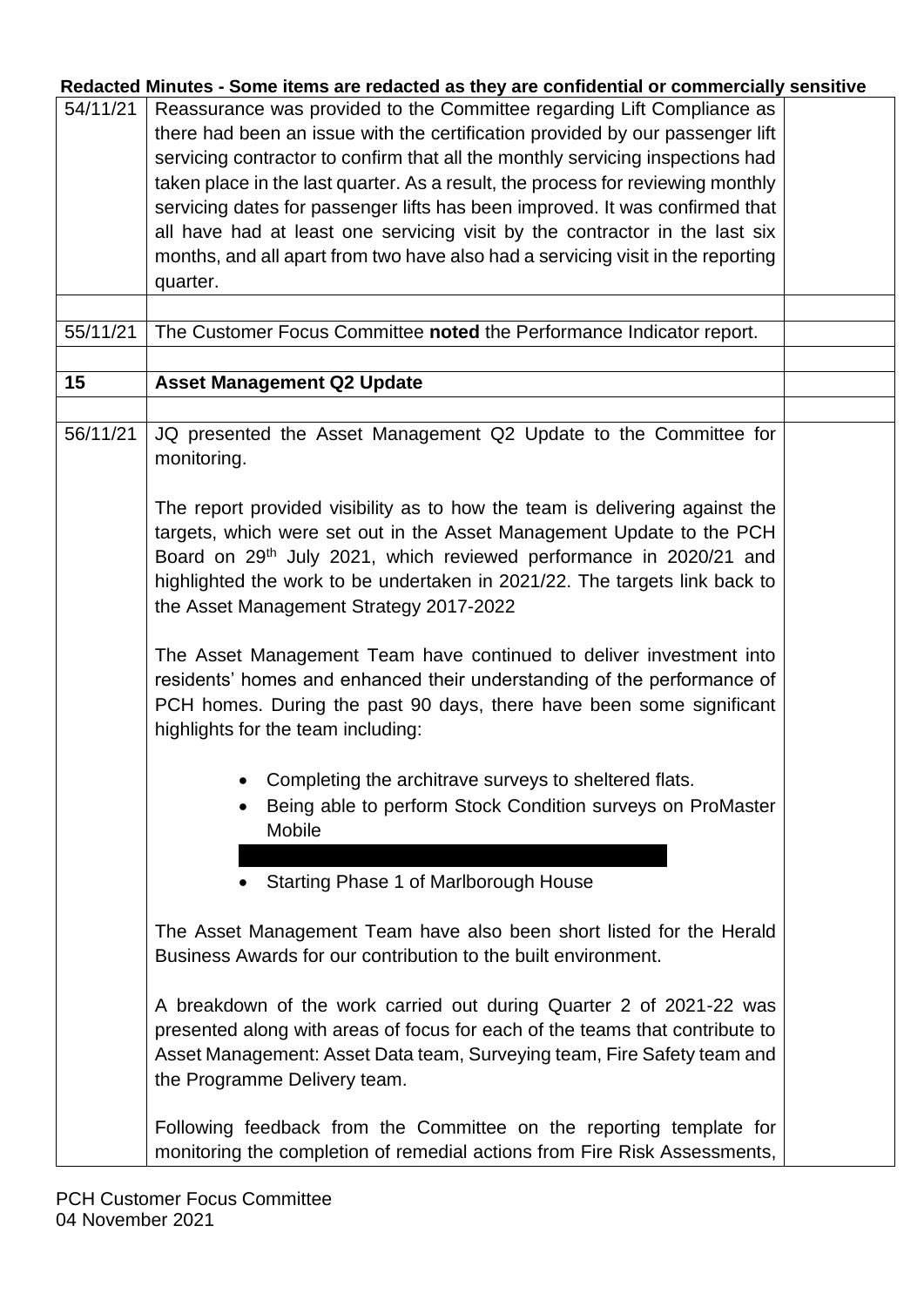|          | Redacted Minutes - Some items are redacted as they are confidential or commercially sensitive |    |
|----------|-----------------------------------------------------------------------------------------------|----|
|          | the Fire Safety Team and Data Team have revised the format of the tables                      |    |
|          | and provided two options. The Committee members were invited to give their                    |    |
|          | preference.                                                                                   |    |
|          |                                                                                               |    |
| 57/11/21 | As a result of questions the following was clarified:                                         |    |
|          |                                                                                               |    |
|          | The Committee reviewed the two options provided within the report for                         |    |
|          | monitoring the completion of remedial actions from Fire Risk Assessments                      |    |
|          |                                                                                               |    |
|          | and agreed that Option A was preferred due to its simpler format. This format                 |    |
|          | will be included in future reporting to the Committee.                                        |    |
|          |                                                                                               |    |
| 58/11/21 | The Asset Management Team were praised for their Herald Business                              |    |
|          | Awards nomination and although the Team did not win the category the                          |    |
|          | recognition was appreciated.                                                                  |    |
|          |                                                                                               |    |
| 59/11/21 |                                                                                               |    |
|          |                                                                                               |    |
|          |                                                                                               |    |
|          |                                                                                               |    |
|          |                                                                                               |    |
|          |                                                                                               |    |
|          |                                                                                               |    |
| 60/11/21 |                                                                                               |    |
|          |                                                                                               |    |
|          |                                                                                               |    |
|          |                                                                                               |    |
|          |                                                                                               |    |
|          |                                                                                               |    |
|          |                                                                                               |    |
| 61/11/21 | It was queried whether the Customer Satisfaction surveys recorded through                     |    |
|          |                                                                                               |    |
|          | Survey Monkey could be conducted using alternative methods. The                               |    |
|          | Committee were advised that text messages were previously sent to                             |    |
|          | customers however there were poor levels of response. Using Survey                            |    |
|          | Monkey the Delivery Team are able to interact with the customer to establish                  |    |
|          | satisfaction or if there are any outstanding issues.                                          |    |
|          |                                                                                               |    |
| 62/11/21 | Both surveys from PP & PP+ activities (97.2%) and Block Modernisation                         |    |
|          | (95.1%) have exceeded the target of 95% this quarter. The Committee                           | JQ |
|          | requested that the next report reflects the sample size of the survey to                      |    |
|          | provide context to the percentage achieved.                                                   |    |
|          |                                                                                               |    |
| 63/11/21 | The Customer Focus Committee noted the Asset Management Q2 Update.                            |    |
|          |                                                                                               |    |
| 64/11/21 | JQ left the meeting at 12:02pm                                                                |    |
|          | <b>PCH Customer Focus Committee</b>                                                           |    |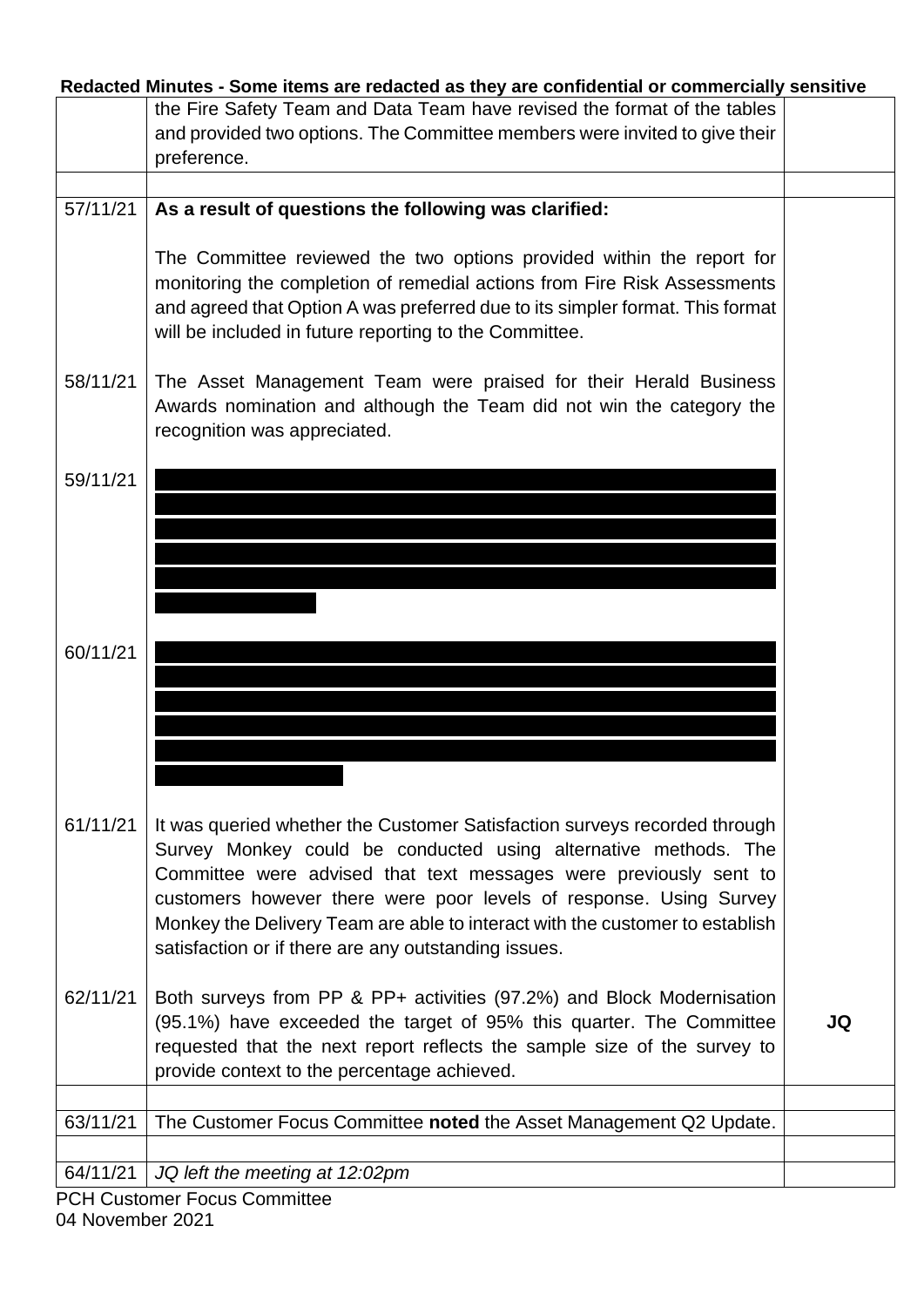| 16       | <b>Complaints Report</b>                                                                                                                                                                                                                                                                                                                   |  |
|----------|--------------------------------------------------------------------------------------------------------------------------------------------------------------------------------------------------------------------------------------------------------------------------------------------------------------------------------------------|--|
| 65/11/21 | LJ presented the Complaints Report, covering performance information for<br>the period July to September 2021 (Quarter 2), to the Committee for<br>monitoring.                                                                                                                                                                             |  |
|          | The Quarter 2 figures show an increase in Stage 1 complaints from the<br>previous volumes recorded in Quarter 1 2021/22. The three top highest<br>grossing complaint categories were: Contractors - Staff/Work, Repairs and<br>Various - Cross Departmental.                                                                               |  |
|          | This Quarter, there were 5 complaints escalated to Stage 2. From these<br>complaints, 4 were 'partially upheld' and 1 is still being investigated.                                                                                                                                                                                         |  |
|          | There has also been one Stage 3 panel meeting in Quarter 2 which involved<br>two complaints for the same resident and the same department.                                                                                                                                                                                                 |  |
|          | The report included a new table which had been created to display the<br>percentage of each complaint outcome over each quarter and previous<br>years. The results concluded that 35% of complaints resolved in Quarter 2<br>2021/22 were upheld, compared to 40% in Quarter 1 2021/22 and 46% in<br>Quarter 2 2020/21.                    |  |
|          | One complaint was recorded as overdue in Quarter 2 2021/22 due to the<br>response letter being sent for approval to the Supervisor on the 10 <sup>th</sup> working<br>day of the PCH complaint process.                                                                                                                                    |  |
|          | The volumes of complaints that have required a holding letter to be sent due<br>to the complaint needing longer than PCH's 10 working day timescale to<br>resolve. There were 4 complaints recorded out of a total of 85 complaints<br>logged during Quarter 2. An explanation was provided for each case as to<br>why this was necessary. |  |
|          | Other performance information was provided for Quarter 2:                                                                                                                                                                                                                                                                                  |  |
|          | Housing Ombudsman - 6 enquiries - increase from Quarter 1 (4<br>enquiries)                                                                                                                                                                                                                                                                 |  |
|          | MP Enquiries $-9$ enquiries $-8$ not upheld and 1 partially upheld $-$<br>decrease from Quarter 1 (13 enquiries)                                                                                                                                                                                                                           |  |
|          | Councillor Enquiries - 62 enquiries - 1 upheld and 61 not upheld -<br>decrease from Quarter 1 (99 enquiries)                                                                                                                                                                                                                               |  |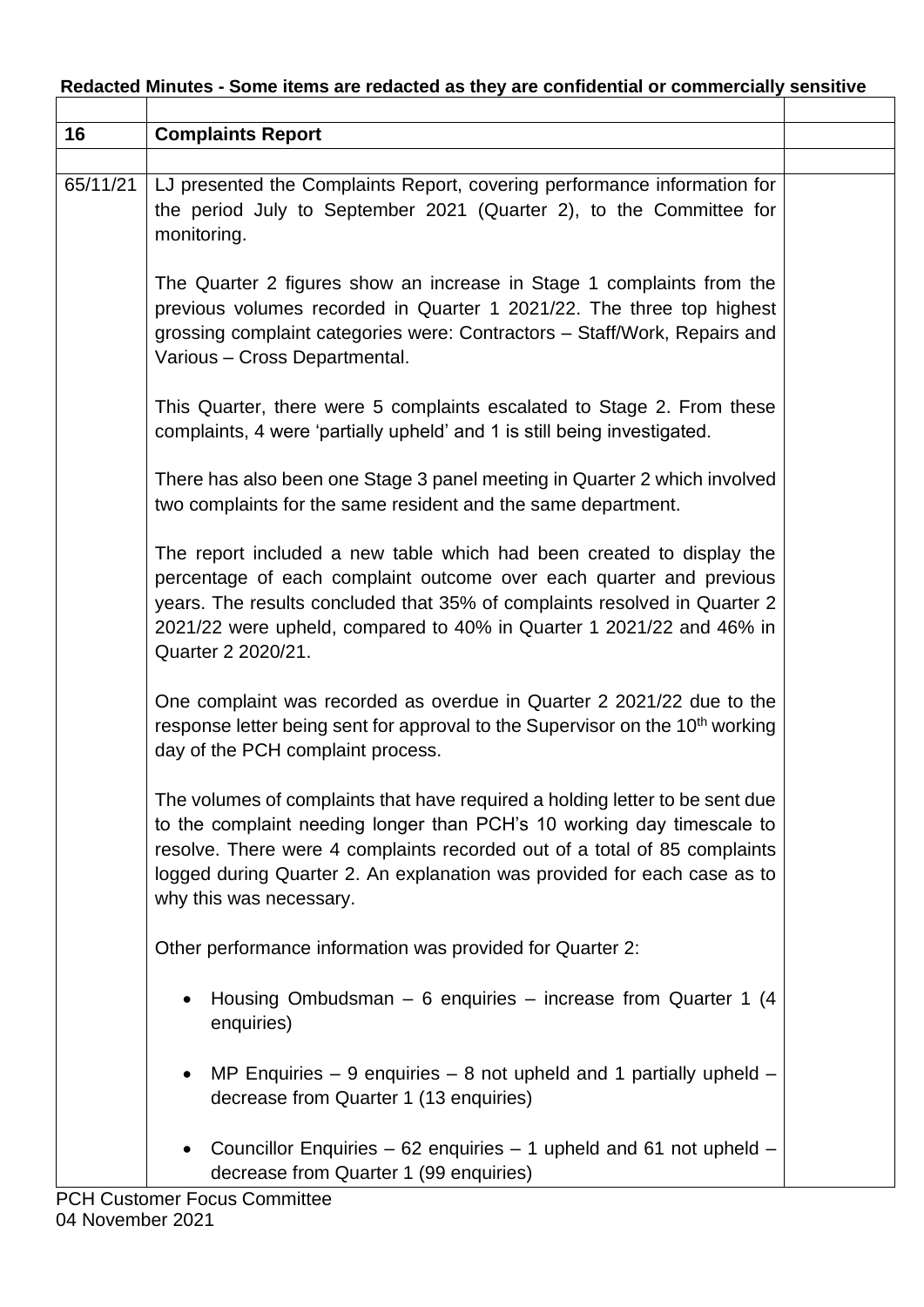|          | Training on the system used to record complaints, Pentana has been<br>delivered to new staff and all staff who have been identified as being involved<br>with complaints. Complaint training sessions will also begin to be rolled out<br>explaining the Housing Ombudsman Complaint Handling Code, which is<br>reflected in PCH's complaint policy, to enable staff to understand the<br>importance of following our complaint process for residents to receive a first-<br>class service, and for the business to comply with the code. |  |
|----------|-------------------------------------------------------------------------------------------------------------------------------------------------------------------------------------------------------------------------------------------------------------------------------------------------------------------------------------------------------------------------------------------------------------------------------------------------------------------------------------------------------------------------------------------|--|
|          |                                                                                                                                                                                                                                                                                                                                                                                                                                                                                                                                           |  |
| 66/11/21 | As a result of questions the following was clarified:                                                                                                                                                                                                                                                                                                                                                                                                                                                                                     |  |
|          | The Committee were informed that Complaints features as one of eleven<br>risks on the Strategic Risk Register, which has been recently revised, as it<br>is considered a serious but very unlikely risk.                                                                                                                                                                                                                                                                                                                                  |  |
| 67/11/21 | There have been more Stage 3 complaints which links to heeding the<br>Housing Ombudsman advice to ensure that PCH's own complaint process<br>is followed.                                                                                                                                                                                                                                                                                                                                                                                 |  |
| 68/11/21 | There is a clear focus within the reports on auditing every complaint,<br>including the reporting and feeding back of lessons learnt to the organisation,<br>influencing change as a result, and in turn getting the service right for<br>residents.                                                                                                                                                                                                                                                                                      |  |
| 69/11/21 | So far for 2021/22, 10 Plumbing - Staff complaints have been received and<br>the reasons behind this was queried. The Committee were assured that<br>every complaint has been reviewed with the Supervisor and no trend has<br>been identified however the lessons learned will be used to enhance or<br>improve the service provided going forward.                                                                                                                                                                                      |  |
| 70/11/21 | It was recognised that one of the top highest grossing Stage 1 complaint<br>categories for Quarter 2 was 'Contractors - Staff/Work' which is the topic of<br>the second Resident Review that has commenced. The recommendations<br>from the Resident Review will hopefully improve complaints volumes in this<br>area in future.                                                                                                                                                                                                          |  |
| 71/11/21 | The Committee acknowledged that as Repairs and Contractors are<br>predominantly customer facing it is anticipated that these areas will receive<br>higher levels of complaints. This has also been compounded by the Covid-<br>19 pandemic causing staff shortages due to isolating/shielding as well as<br>challenges in sourcing materials.                                                                                                                                                                                             |  |
| 72/11/21 | The complaint that was recorded as overdue due to the response letter being<br>sent for approval to the Supervisor on the last working day of the complaint                                                                                                                                                                                                                                                                                                                                                                               |  |
|          | DCU Customor Focus Committoo                                                                                                                                                                                                                                                                                                                                                                                                                                                                                                              |  |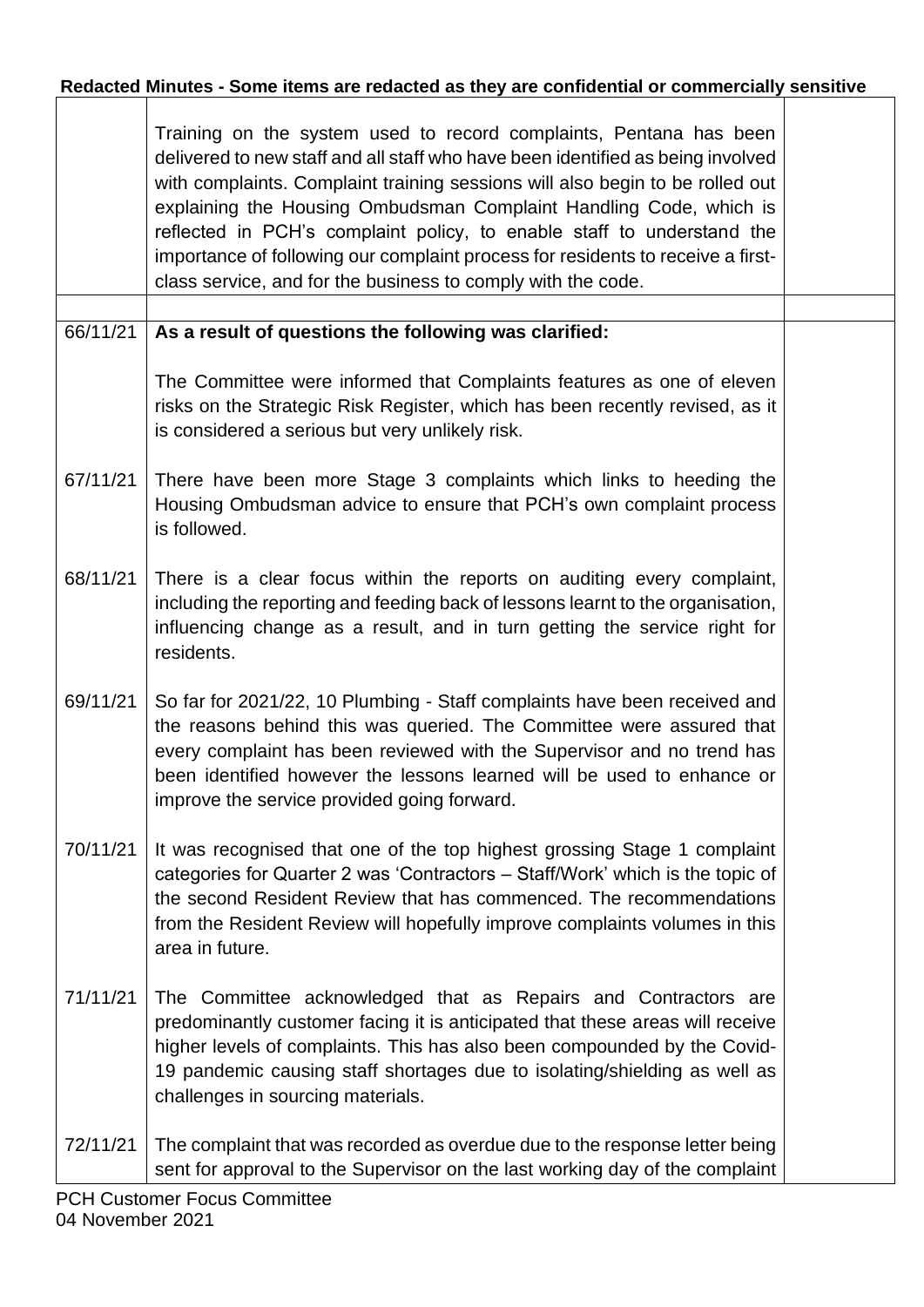|          | Redacted Minutes - Some items are redacted as they are confidential or commercially sensitive |    |
|----------|-----------------------------------------------------------------------------------------------|----|
|          | process, has resulted in a communication being sent to all staff reminding                    |    |
|          | them that sufficient time needs to be provided for the letter to be                           |    |
|          | appropriately reviewed. It was queried if response letters could be sent for                  |    |
|          | approval to the Supervisor or Head of Service by the 7 <sup>th</sup> working day of the       | LJ |
|          | PCH complaint process.                                                                        |    |
|          |                                                                                               |    |
| 73/11/21 | The Customer Focus Committee noted the Complaints Report.                                     |    |
|          |                                                                                               |    |
| 17       | <b>Customer Satisfaction on Complaints Report</b>                                             |    |
|          |                                                                                               |    |
|          |                                                                                               |    |
| 74/11/21 | LJ presented the Customer Satisfaction on Complaints Report, covering                         |    |
|          | performance information for the period July to September 2021 (Quarter 2),                    |    |
|          | to the Committee for monitoring.                                                              |    |
|          |                                                                                               |    |
|          | In Quarter 2, 76 complaints were raised and of these, 38 were eligible to be                  |    |
|          | contacted to complete the customer satisfaction survey. Overall a total of 14                 |    |
|          | customer completed the survey which is 18% of the original sample.                            |    |
|          |                                                                                               |    |
|          | Quarter 2 has recorded an increase from Quarter 1 2021/22 in one and a                        |    |
|          | decrease in four areas.                                                                       |    |
|          |                                                                                               |    |
|          |                                                                                               |    |
|          | A detailed breakdown of responses received to each question of the                            |    |
|          | customer satisfaction survey was provided within the report. All negative                     |    |
|          | responses were investigated with the findings also presented. Feedback is                     |    |
|          | given to relevant members of staff to ensure complaints continue to be                        |    |
|          | completed effectively and efficiently.                                                        |    |
|          |                                                                                               |    |
|          | As the response rates to text messaging, which is used if unable to contact                   |    |
|          | residents through telephone calls, has been extremely low, postal Customer                    |    |
|          | Satisfaction Surveys is being trialled to be able to offer the survey in an                   |    |
|          | alternative format. This has been actioned in other departments and the                       |    |
|          | response rate has been very effective. Due to time constraints postal                         |    |
|          | surveys were not provided this quarter, however next quarter, postal surveys                  |    |
|          |                                                                                               |    |
|          | will be sent to residents that we have been unable to reach by telephone.                     |    |
|          | The postal surveys were initially on a 6-month trial period, but the trial has                |    |
|          | been extended for a further 3 months.                                                         |    |
|          |                                                                                               |    |
| 75/11/21 | As a result of questions the following was clarified:                                         |    |
|          |                                                                                               |    |
|          | The report showed that customers aged between 18-25 and 26-35 were                            |    |
|          | completed the Customer Satisfaction Survey more than other age ranges                         |    |
|          | this Quarter. It was noted this age group can typically be more vocal with                    |    |
|          | their dissatisfaction and are less satisfied when completing the STAR                         |    |
|          | survey. A suggestion was made to encourage these younger residents to                         |    |
|          | <b>PCH Customer Focus Committee</b>                                                           |    |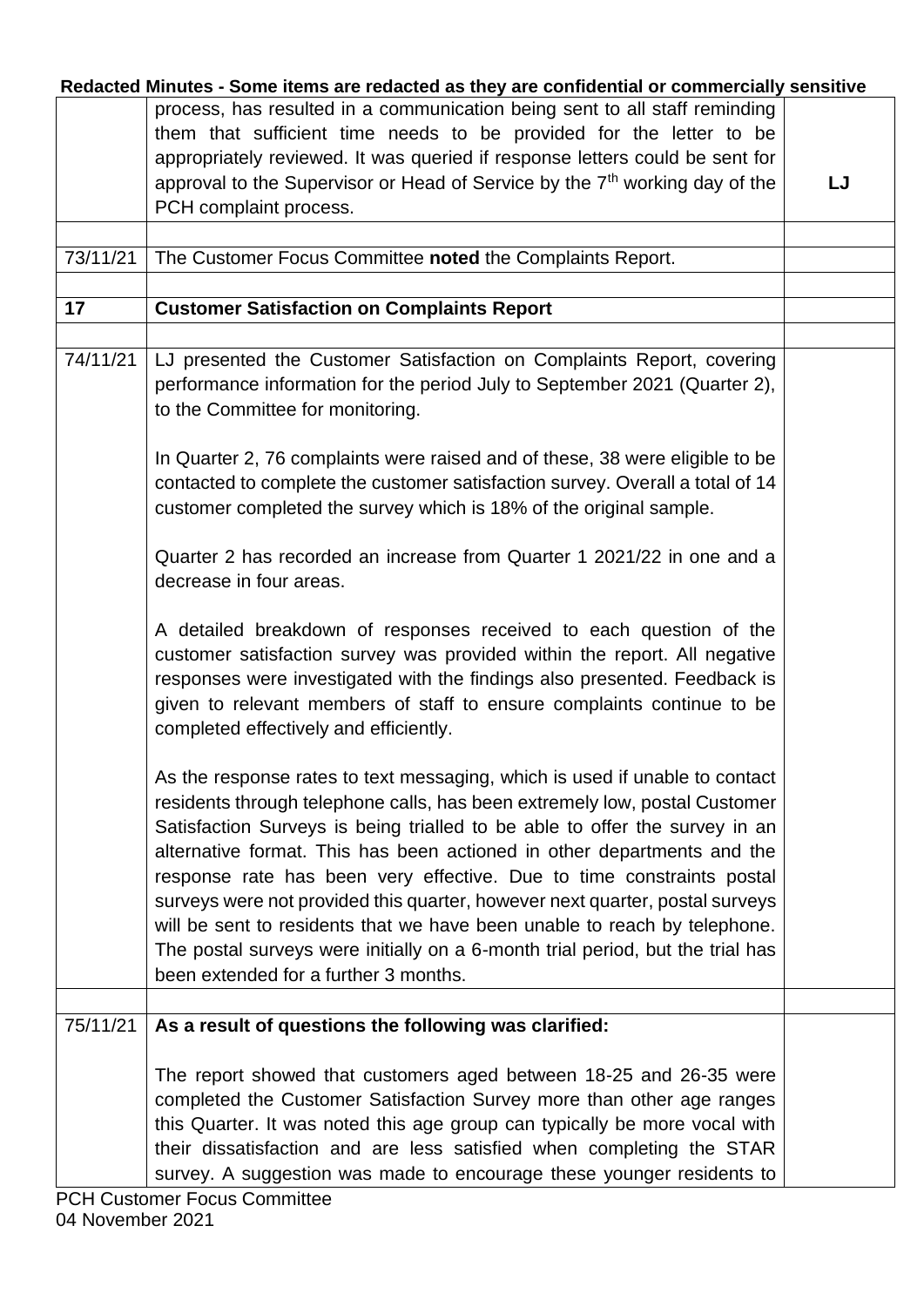|          | Redacted Minutes - Some items are redacted as they are confidential or commercially sensitive<br>become an involved resident and help make decisions to better the |              |
|----------|--------------------------------------------------------------------------------------------------------------------------------------------------------------------|--------------|
|          | organisation.                                                                                                                                                      | <b>LJ/HR</b> |
|          |                                                                                                                                                                    |              |
| 76/11/21 | The Customer Focus Committee noted the Customer Satisfaction on                                                                                                    |              |
|          | <b>Complaints Report.</b>                                                                                                                                          |              |
|          |                                                                                                                                                                    |              |
|          |                                                                                                                                                                    |              |
| 18       | <b>Compliments Report</b>                                                                                                                                          |              |
|          |                                                                                                                                                                    |              |
| 77/11/21 | LJ presented the Compliments Report, covering performance information for<br>the period July to September 2021 (Quarter 2), to the Committee for<br>monitoring.    |              |
|          | The Quarter 2 figures showed a decrease from the previous Quarter 1                                                                                                |              |
|          |                                                                                                                                                                    |              |
|          | figures of 2021/22 however the volume is higher than the previous year in<br>the same quarter.                                                                     |              |
|          | The responsible service areas that received the highest number of                                                                                                  |              |
|          | compliments for Quarter 2 were Repairs - Staff, Tenancy Management -                                                                                               |              |
|          | Staff and Environmental Services - Staff.                                                                                                                          |              |
|          | The compliment data continues to be shared with the Communications Team                                                                                            |              |
|          | so that all staff are made aware of everyone's great achievements. This has                                                                                        |              |
|          | resulted in staff complimenting staff after reading the praise that has been                                                                                       |              |
|          | received from residents. It has been a huge success and has promoted and                                                                                           |              |
|          | encouraged departments to ensure all compliments are recorded.                                                                                                     |              |
|          |                                                                                                                                                                    |              |
| 78/11/21 | The Customer Focus Committee noted the Compliments Report and                                                                                                      |              |
|          | praised the positive results for the various service areas of the organisation.                                                                                    |              |
|          |                                                                                                                                                                    |              |
| 19       | <b>Forward Plan</b>                                                                                                                                                |              |
|          |                                                                                                                                                                    |              |
| 79/11/21 | The Forward Plan was reviewed by the Committee which detailed items that                                                                                           |              |
|          | were due to be reported to meetings in 2022.                                                                                                                       |              |
|          | Using feedback from PCH Board members the Forward Plan was presented                                                                                               |              |
|          | in a new format showing reports presented in 2021 along with a yearly                                                                                              |              |
|          | overview for 2022 and 2023.                                                                                                                                        |              |
|          | It was noted that the Welfare Reform report was circulated to the Committee                                                                                        |              |
|          | as a Briefing Paper for information on this occasion and will be incorporated                                                                                      |              |
|          | within the Performance Indicator report going forward. However, should any                                                                                         |              |
|          | major changes relating to Rent Arrears, Universal Credit, Bedroom Tax,                                                                                             |              |